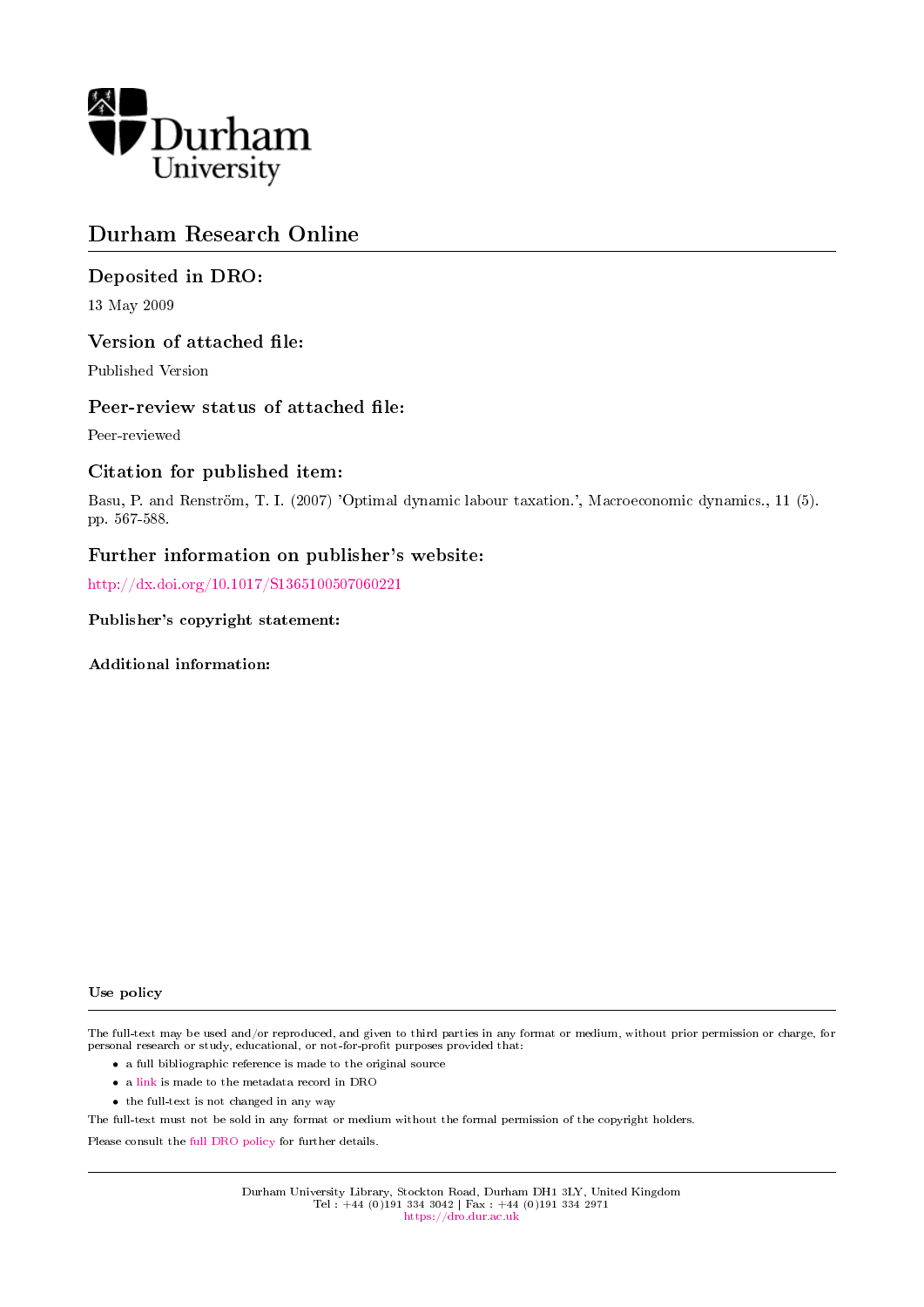*Macroeconomic Dynamics*, **11**, 2007, 567–588. Printed in the United States of America. DOI: 10.1017/S1365100507060221

# **ARTICLES OPTIMAL DYNAMIC LABOR TAXATION**

### **PARANTAP BASU** University of Durham

**THOMAS I. RENSTRÖM** University of Durham and CEPR

We analyze optimal dynamic taxation when labor supply is indivisible. As in Hansen (1985) and Rogerson (1988), markets are complete, and an employment lottery determines who works. The consumer can buy insurance to diversify this income uncertainty. The optimal wage tax is generally positive except for some special cases when leisure is nonnormal and the government can use debt as a policy instrument in addition to its tax instruments. We derive a HARA class of preferences, for which we characterize the dynamic paths of the wage tax. The optimal paths of the labor tax differ between divisible- and indivisible-labor economies.

**Keywords:** Optimal Taxation, Dynamic Taxation, Indivisible Labor

#### **1. INTRODUCTION**

There are two ways of introducing second-best government policy in a competitive economy. The first is when the government has to raise an exogenously specified amount of revenue without recourse to lump-sum taxation. The second-best tax system then minimizes the distortions.<sup>1</sup> The second alternative is to highlight the redistributive role of the government when individuals are heterogeneous in terms of factor ownership. The government then resorts to distortionary taxation for redistributive reasons. Under both approaches, considerable research has been devoted to finding the optimal capital-income tax. The central result is typically that the optimal capital-income tax is zero in the steady state. This is the wellknown Judd-Chamley result [Judd (1985) and Chamley (1986)].<sup>2</sup>

We would like to thank Satyajit Ghosh, Gary Hansen, Barthalow Moore, William T. Smith, and two anonymous referees for useful comments. We also thank workshop participants at the University of Sydney, University of Warwick, and the 2002 meetings of the Society for Economic Dynamics and the 2003 European Meeting of the Econometric Society. Basu gratefully acknowledges the research support given by Tilburg University and NWO, and Renström gratefully acknowledges financial support from the European Commission (TMR Grant FMBI983151). M. Armellini and K. Cowton are acknowledged for secretarial support. Address correspondence to: P. Basu, Department of Economics and Finance, University of Durham, 23-26 Old Elvet, Durham, DH1 3HY, UK; e-mail: parantap.basu@durham.ac.uk.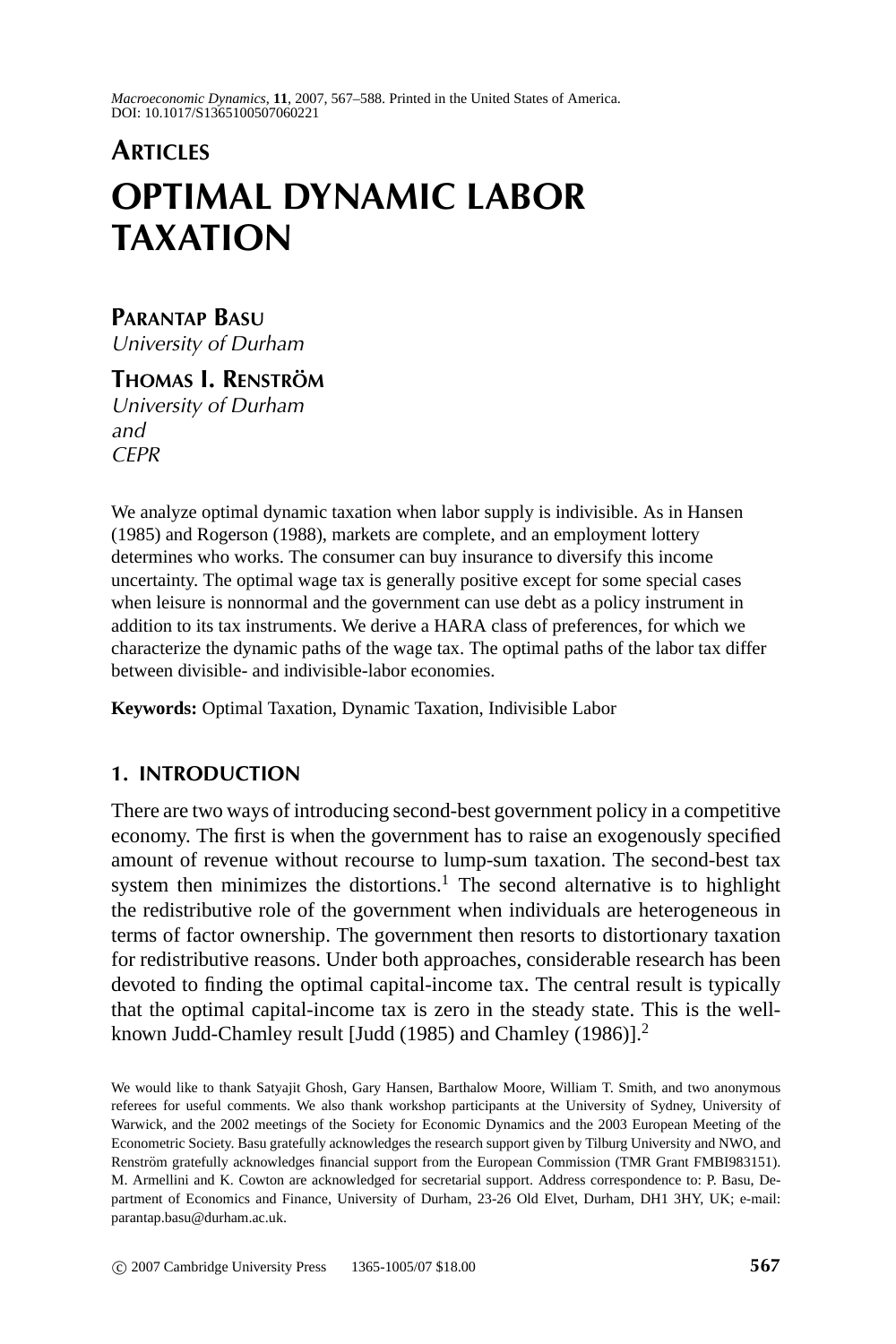#### **568** PARANTAP BASU AND THOMAS I. RENSTRÖM

In this paper, we focus our attention on analyzing the second-best labor income taxation in the Judd-Chamley model. The goal of our paper is to find conditions on preferences that give rise to positive labor taxation.<sup>3</sup> We do this in a fairly general setting, which includes physical capital and public debt, and allows for both capital and labor to be taxed.<sup>4</sup> The issue is important because one may question whether the labor income tax is also zero in the steady state like the capital tax. If the government can accumulate capital, it could raise all necessary revenues by taxing capital and labor at the beginning of the optimization period, and set all taxes zero at the steady state.<sup>5</sup> Renström (1999) investigates this issue in an economy with divisible labor, and finds that the labor tax is positive in the steady state if leisure is normal. In this paper, we allow labor supply to be indivisible, as in Hansen (1985) and Rogerson (1988), and we establish conditions not only for positive labor taxation but also for zero and negative taxation.<sup>6,7</sup>

Why is the issue of optimal taxation in an environment with indivisible labor worth exploring? With indivisible labor, we can unravel a rich set of preferences for which labor is taxable. We accomplish this by establishing a connection between the household's demand for unemployment insurance and the normality of leisure. When leisure is normal, in order to raise the tax base, the fiscal authority would tax labor to induce the household to work harder. When labor supply is indivisible, and the leisure is normal, the individual buys insurance to equate the utility gain from not working to the utility cost of the insurance purchase. The novelty of our approach is that we further derive a HARA class of preferences (i.e., preferences with Hyperbolic Absolute Risk Aversion) with nonseparable leisure for which this insurance is a linear function of after-tax wage income. Because positive insurance demand and normality of leisure are inextricably connected, one can then answer the tax policy question posed in this paper: What class of preferences would warrant positive labor taxation? For those preferences, we can derive the time path of the optimal labor tax. In addition, we can compare the optimal time paths of labor income taxes between divisible and indivisible labor economies, which turn out to be very different between these two scenarios. This happens because labour supply elasticities are different between these two models.

There is also a pedagogical reason for exploring the optimal labor taxation in an indivisible labor scenario. There is a literature on optimal taxation arguing that labor should be taxed when market is incomplete in the sense that there is neither an insurance market nor a set of contingent-claims markets (where the household can diversify income risk). The government then uses corrective taxes for the missing markets.<sup>8</sup> However, the issue still remains whether labor should be taxed in a complete-markets environment. Our exercise with indivisible labor provides insights why labor may be taxed even when there are no missing insurance markets.<sup>9</sup>

We also characterize the short-run dynamics of the labor income tax. We find that when leisure is normal, the optimal labor tax is increasing over time as long as capital is taxed. When leisure is inferior, and labor is subsidized, the subsidy is increasing over time as long as capital is taxed. We also look at two special cases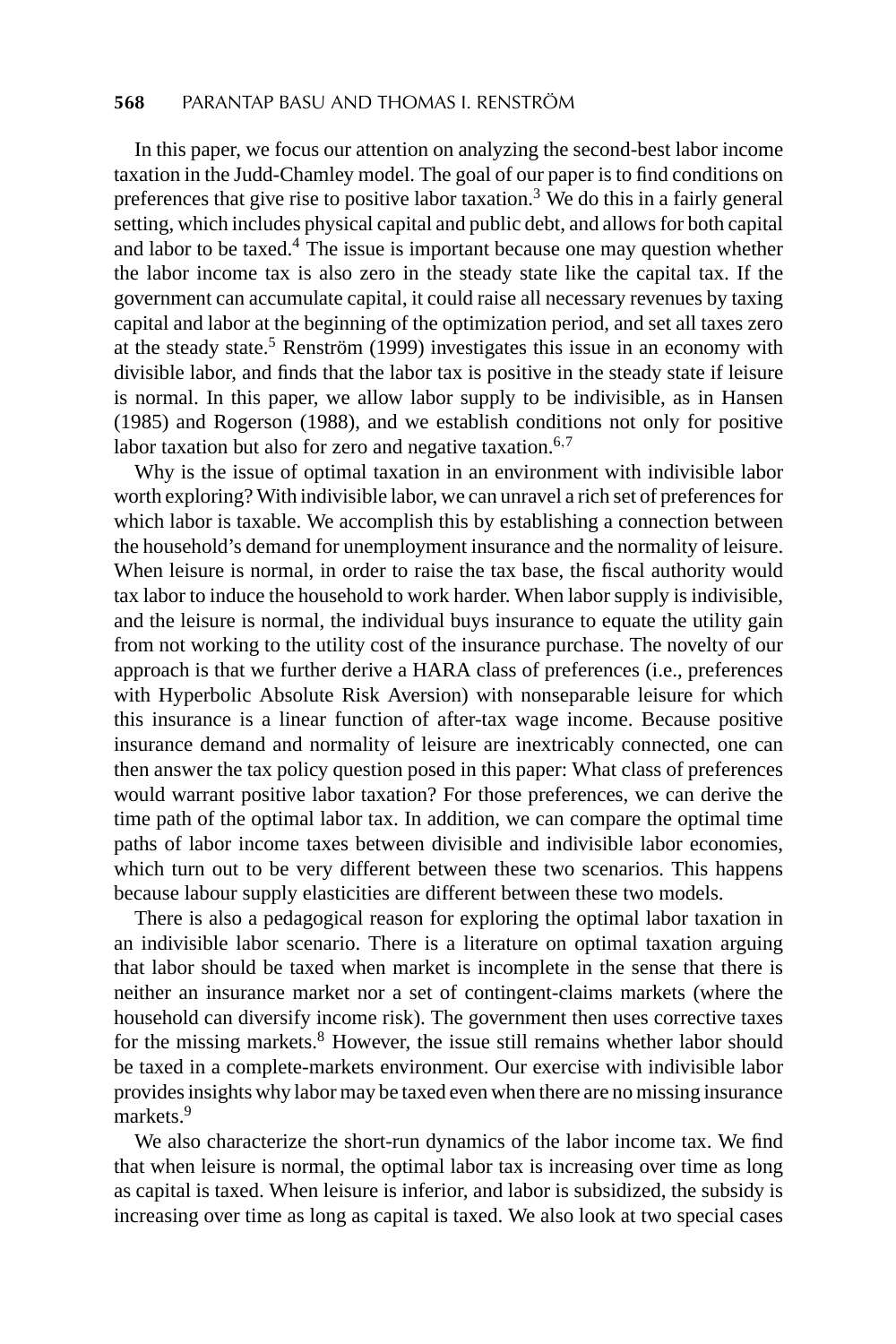of the HARA class, iso-elastic utility and negative exponential utility. We find that for widely used iso-elastic preferences, the optimal labor income tax is positive both in the short and long run. For negative exponential utility, where leisure is neutral, the optimal labor-income tax is zero in the short and long run when the government can use debt as an instrument. Optimal taxation of labor is, therefore, generally positive except for some special types of preferences.

The paper is organized as follows. The following section presents the model. Section 3 derives the optimal-tax implications in a second-best world. Section 4 derives a class of HARA preferences, and presents examples of the time path of the optimal labor tax. Section 5 compares the time paths of optimal taxes between divisible and indivisible labor economies. Section 6 briefly discusses the case when public debt is zero. Section 7 concludes.

#### **2. AN ECONOMY WITH INDIVISIBLE LABOR**

#### **2.1. Individual Economic Behavior**

Following Hansen (1985) and Rogerson (1988), we consider an economy where labor supply is indivisible. The consumption set is restricted so that that the individuals can work either full time,  $h_0$  or not at all. Households have access to an insurance market where they can buy insurance. In each period, the household member engages in an employment lottery, choosing the probability of working,  $\alpha(t)$ , and the probability of not working,  $(1 - \alpha(t))$ . This makes her wage income uncertain. She has access to an insurance market where she buys unemployment insurance, *y(t)*. The household's consumption  $(c^s(t))$  and asset accumulation  $(\dot{a}^s(t))$  are thus potentially contingent on whether the household works  $(s = 1)$  or not  $(s = 2)$ . There is no intrinsic uncertainty, which means that preferences and technology are nonstochastic. The household thus solves the following maximization problem:

$$
J(a_0) \equiv \max_{c,y,\alpha} \int_0^{\infty} e^{-\theta t} [\alpha(t)u(c^1(t), 1 - h_0) + (1 - \alpha(t))u(c^2(t), 1)] dt
$$
 (1)

$$
\dot{a}^{1}(t) = \rho(t)a(t) + \omega(t)h_0 - p(\alpha(t))y(t) - c^{1}(t)
$$
\n(2)

$$
\dot{a}^{2}(t) = \rho(t)a(t) + y(t) - p(\alpha(t))y(t) - c^{2}(t)
$$
\n(3)

$$
a(0) = a_0,\tag{4}
$$

where  $a(t)$  equals the sum of outstanding public debt,  $b(t)$ , and the capital stock, *k(t)*, that earn the after-tax interest at rate  $\rho(t) = (1 - \tau^{K}(t))r(t)$ , and  $\omega(t) =$  $(1 - \tau^L(t))w(t)$  is the after tax wage; *r*(*t*) and *w*(*t*) are the rental- and wage-rates, respectively,  $\tau^{K}(t)$  and  $\tau^{L}(t)$  are the proportional tax rates on capital- and laborincome, respectively, and  $p(\alpha(t))$  is the competitive price of insurance.<sup>10</sup> The insurance company behaves competitively and maximizes the expected profit,  $p(\alpha(t))y(t) - (1 - \alpha(t))y(t)$ , which gives rise to the zero-profit condition,  $p(\alpha(t)) = 1 - \alpha(t).$ <sup>11</sup>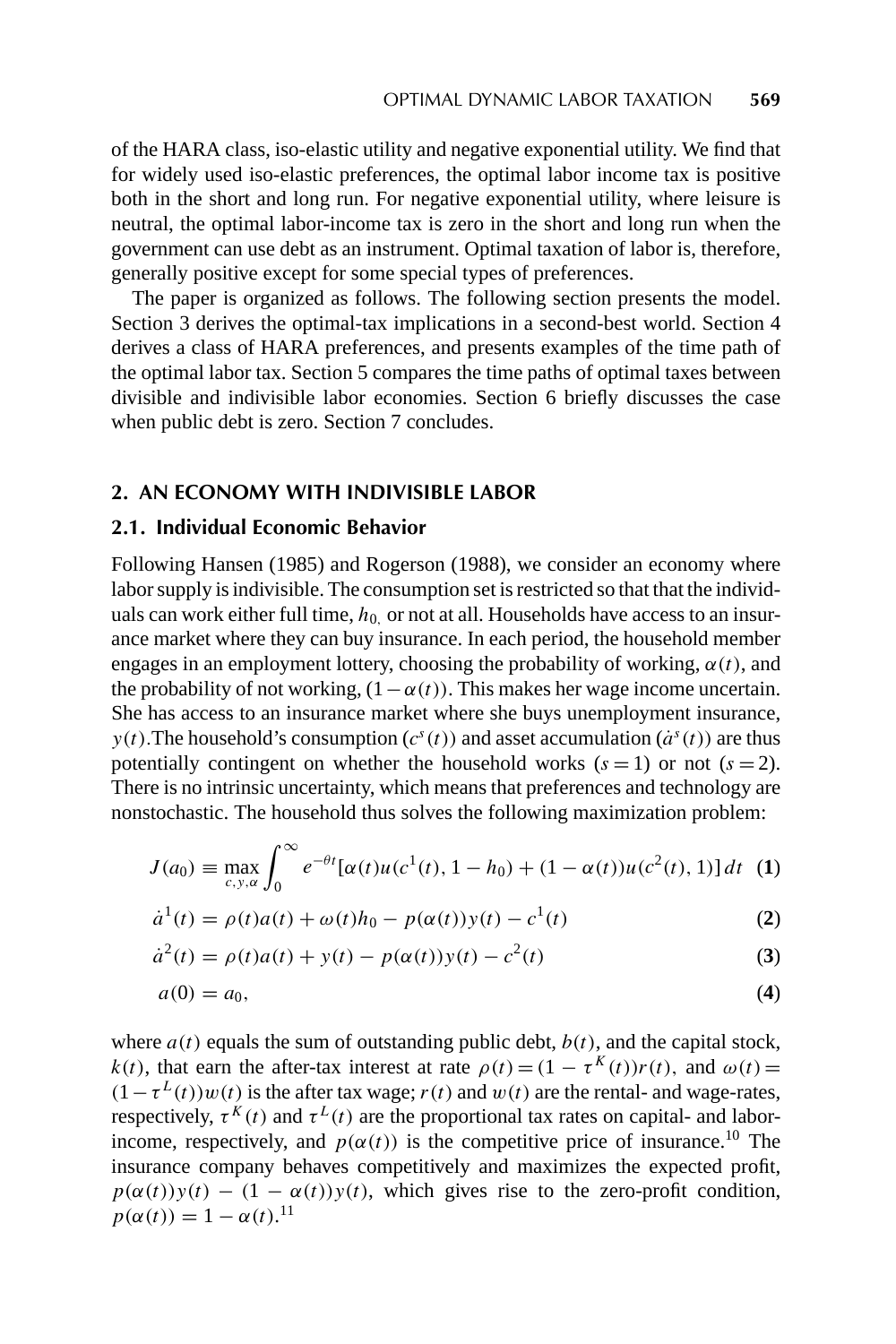Substituting the zero-profit condition into (2) and (3), the current value Hamiltonian of the representative household can be written as

$$
H = \alpha(t)u(c^{1}(t), 1 - h_{0}) + (1 - \alpha(t))u(c^{2}(t), 1)
$$
  
+  $\alpha(t)q^{1}(t)[\rho(t)a(t) + \omega(t)h_{0} - (1 - \alpha(t)y(t) - c^{1}(t)]$   
+  $(1 - \alpha(t))q^{2}(t)[\rho(t)a(t) + \alpha(t)y(t) - c^{2}(t)].$  (5)

The first-order conditions are (subscripts denoting partial derivatives)

$$
\frac{\partial H}{\partial c^1(t)} = u_c(c^1(t), 1 - h_0) - q^1(t) = 0
$$
\n(6)

$$
\frac{\partial H}{\partial c^2(t)} = u_c(c^2(t), 1) - q^2(t) = 0
$$
\n(7)

$$
\frac{\partial H}{\partial y(t)} = q^1(t) - q^2(t) = 0.
$$
 (8)

Using  $(6)$ ,  $(7)$ , and  $(8)$  it follows that

$$
u_c(c^1(t), 1 - h_0) = u_c(c^2(t), 1) = q(t),
$$
\n(9)

which means perfect insurance. In other words, by buying insurance, the individual equalizes the marginal utilities across states. Equation (9) gives the optimal time paths of state-contingent consumption,  $c^{1}(q(t))$  and  $c^{2}(q(t))$ , as functions of the co-state variable  $q(t)$ . However, this does not necessarily imply that household will equalize consumption across states. For consumption equalization, one requires an additional restriction on the preferences that the utility function is additively separable between consumption and leisure, meaning  $u_{c(1-h)} = 0$ . It turns out that without any such restriction on the preferences, the household will not choose to have full consumption insurance as in Hansen  $(1985)$ .<sup>12</sup> This can be seen from (6), (7), and (8). Because  $1 - h_0$  is not equal to unity,  $c^1$  cannot equal  $c^2$  unless  $u_{c(1-h)}$  is equal to 0. Next, because  $q^1(t) = q^2(t)$  it follows that the optimal asset holding decisions must satisfy

$$
\dot{a}^1(t) = \dot{a}^2(t),\tag{10a}
$$

$$
\dot{q}(t) = (\theta - \rho(t))q(t). \tag{10b}
$$

An individual's asset accumulation is thus independent of her employment history. This implies that individuals starting with the same  $a_0$  will have the same  $a(t)$  at all *t*, regardless of their employment history. Substituting (10a) in (2) and (3) gives

$$
y(t) = \omega(t)h_0 + c^2(q(t)) - c^1(q(t)).
$$
\n(11)

Notice now that the household chooses full insurance if the optimal consumption bundles are such that  $c^1(q(t)) = c^2(q(t))$ . In the absence of any restriction on  $y(t)$ ,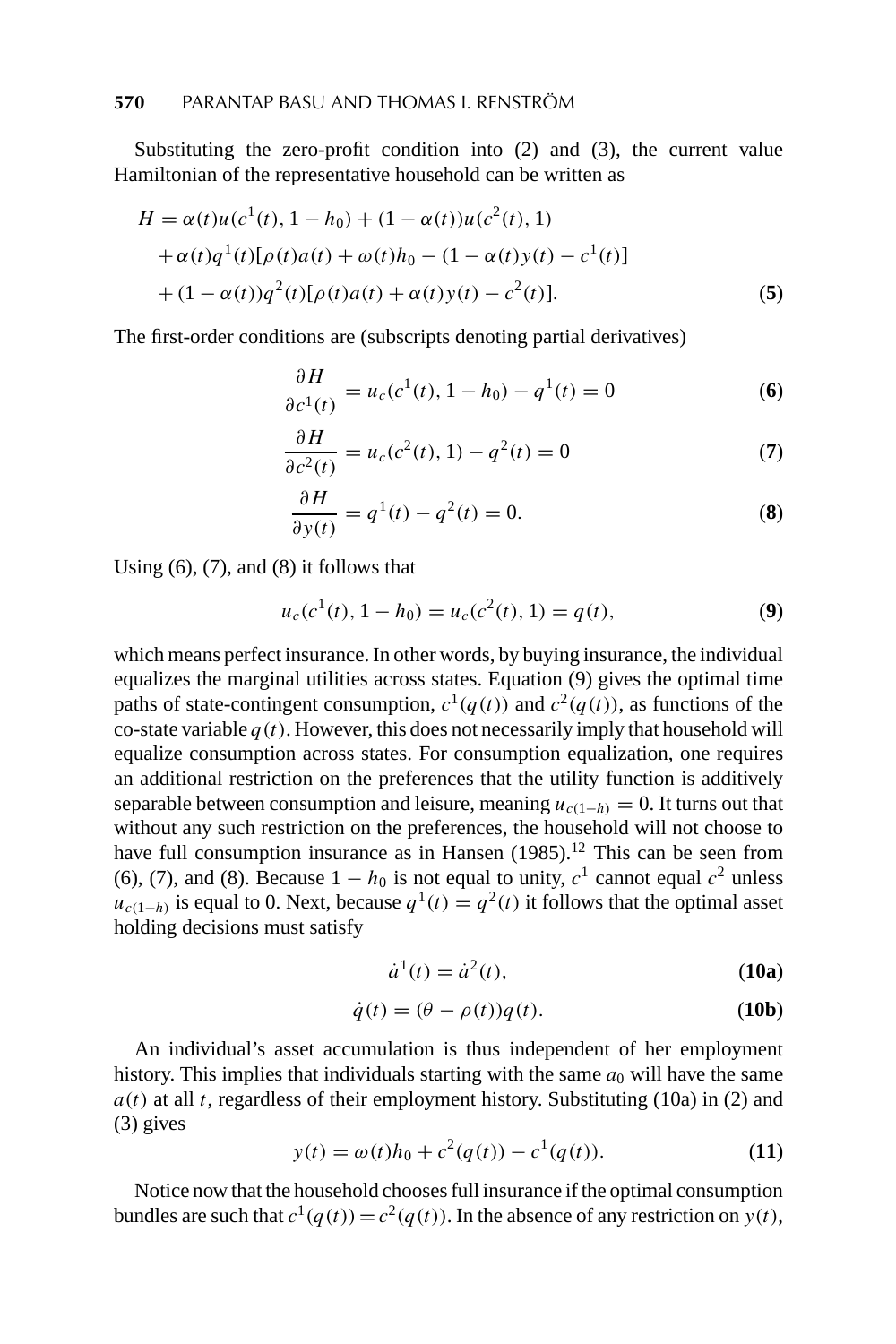the household can choose to have positive, negative or zero insurance.<sup>13</sup> Finally, the optimal choice of  $\alpha(t)$  must be such that

$$
\frac{\partial H}{\partial \alpha(t)} = u(c^1(q(t)), 1 - h_0) - u(c^2(q(t)), 1) -q(t)[c^1(q(t)) - c^2(q(t)) - \omega(t)h_0] = 0,
$$
\n(12)

which upon the use of  $(11)$  can be rewritten as

$$
u(c2(q(t)), 1) - u(c1(q(t)), 1 - h0) = q(t)y(t).
$$
 (12')

The household chooses to buy a positive insurance,  $y(t)$ , if the utility gain from not working balances the utility cost of the insurance purchase.

#### **2.2. Production**

There is large number of competitive firms in the economy each operating under the following constant returns-to-scale technology:

$$
f(k(t), \alpha(t)h_0) = f_1 \cdot k(t) + f_2 \cdot \alpha(t)h_0,
$$
\n(13)

\nre  $f_1 = \frac{\partial f}{\partial k}$  and  $f_2 = \frac{\partial f}{\partial \alpha h_0}$ .

 $when$  $\frac{\partial f}{\partial k}$  and  $f_2 = \frac{\partial f}{\partial \alpha k}$ *∂αh*<sup>0</sup>

#### **2.3. The Government**

The government taxes labor and capital income to finance an exogenously specified sequence of public spending,  $g(t)$ , the use of which is not explicitly modeled. It adjusts two tax rates,  $\tau^L(t)$  and  $\tau^K(t)$ , continuously. The government is assumed to borrow and lend freely at the market rate of interest,  $r(t)$ . The government's budget constraint is, therefore, given by

$$
\dot{b} = r(t)b(t) - \tau^{k}(t)r(t)a(t) - \tau^{L}(t)w(t)\alpha(t)h_{0} + g(t),
$$
\n(14)

with  $b(0) = b_0$ .

#### **2.4. Equilibrium**

The equilibrium is characterized by the following conditions:

- (a) Facing  $w(t)$ ,  $r(t)$ ,  $\tau^{L}(t)$ ,  $\tau^{K}(t)$ , the household chooses optimal sequences of  $c(t)$ ,  $a(t)$ ,  $\alpha(t)$ ,  $y(t)$  that solves the problem stated in (1), (2) and (3).<sup>14</sup>
- (b) Given an exogenous steam of government spending,  $g(t)$ , the government precommits to a tax sequence,  $\tau^{L}(t)$  and  $\tau^{K}(t)$ , and a debt sequence,  $b(t)$ , that satisfies the government budget constraint (14).
- (c) Goods, labor, rental markets clear meaning

$$
\dot{k}(t) = f(k(t), \alpha(t)h_0) - \alpha(t)c^{1}(t) - [1 - \alpha(t)]c^{2}(t) - g(t), \qquad (15)
$$

$$
\omega(t) = (1 - \tau^{L}(t)) f_2(k(t), \alpha(t)h_0),
$$
\n(16)

$$
\rho(t) = (1 - \tau^K(t)) f_1(k(t), \alpha(t)h_0).
$$
 (17)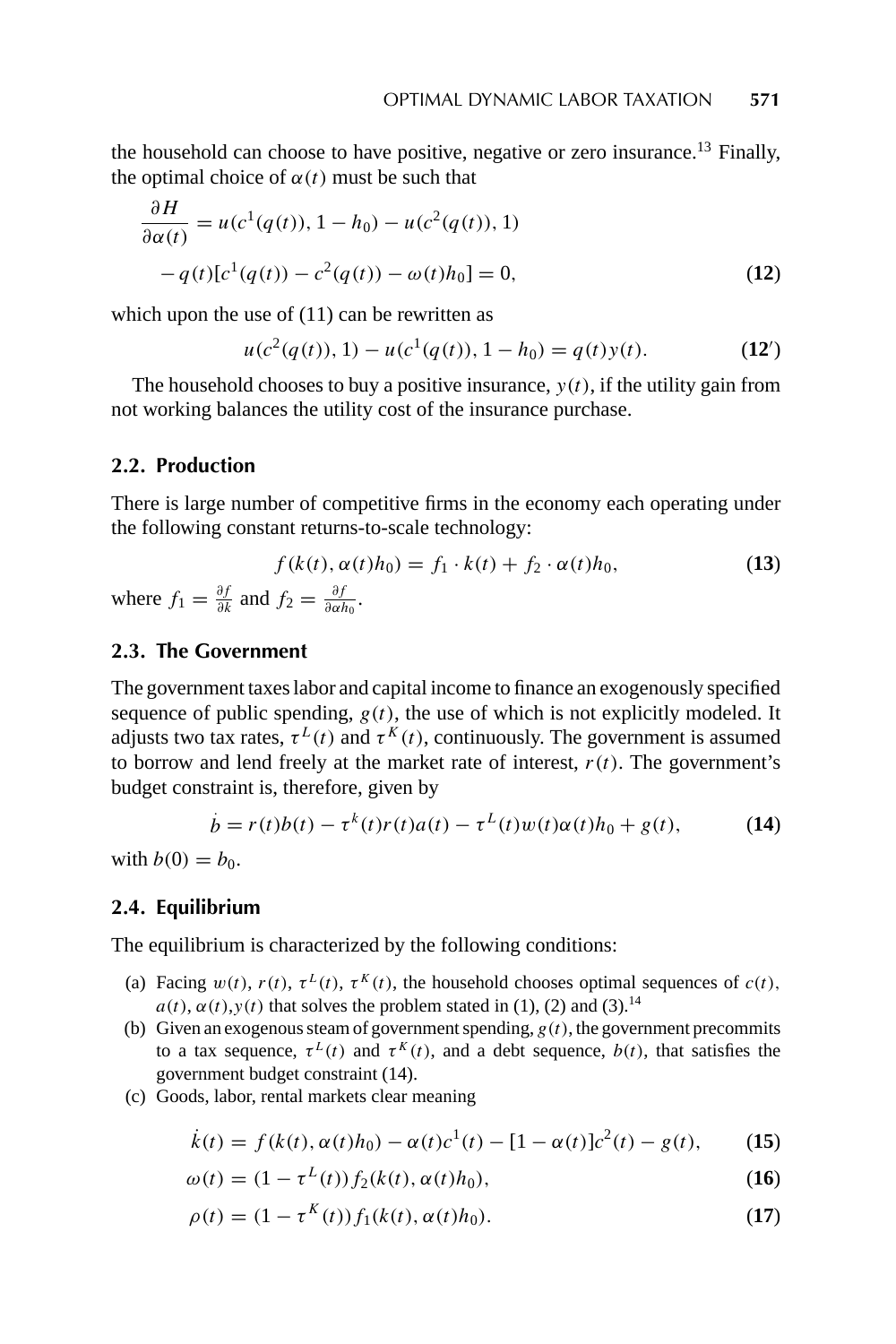Notice that the equilibrium level of employment,  $h(t)$  ( $\equiv \alpha(t)h_0$ ) is determined by the time path of the probability of work,  $\alpha(t)$ . The equilibrium time path of  $\alpha(t)$  can be determined in two steps. First, using (12) one determines the market clearing after tax wage,  $\omega(t)$  as a function of  $q(t)$ . Define that equilibrium wage function as

$$
\omega(t) = \Omega(q(t)).\tag{18}
$$

Next, using (16) and (18), one can characterize the path of  $\alpha(t)$  as a function of  $k(t)$ ,  $q(t)$ , and  $\tau^{L}(t)$  as follows:

$$
\alpha(t) = \alpha(k(t), \tau^{L}(t), q(t))
$$
\n(19)

PROPOSITION 1. *In equilibrium*,  $y(t) > 0$ , *if and only if*  $\frac{\partial \alpha(t)}{\partial a_0} < 0$  (*leisure is normal at date t*);  $y(t) < 0$ , *if and only if*  $\frac{\partial \alpha(t)}{\partial a_0} > 0$  *(leisure is inferior at date t*).

Proof. See Appendix A.

Positive insurance demand and normality of leisure are inextricably connected.<sup>15</sup> To see the intuition, start from a scenario where the initial wealth,  $a_0$  is such that  $y(t) = 0$ . In this case, the individual is indifferent between work and no work (see Equation  $12'$ ). Starting from this scenario suppose  $a_0$  increases. A higher wealth makes the consumer value leisure more if leisure is normal. The household cannot choose hours of work in this indivisible labor world. The only choice is to decrease the probability of work and buy positive insurance in response to increase in wealth. This is why a positive insurance demand is associated with a positive utility gain from not working as in  $(12')$ .<sup>16</sup>

#### **3. SECOND-BEST OPTIMAL TAXATION**

We now solve for the optimal tax problem for the government for this economy with indivisible labor. The government solves a Ramsey problem for precommitted tax sequences,  $\tau^L(t)$  and  $\tau^K(t)$ , that maximize the household's utility functional (1) subject to its own budget constraint (14), the economy wide resource constraint (15), the first-order optimality conditions (9), (10b), and (12), and a no-confiscation constraint on capital income as follows:<sup>17</sup>

$$
\rho(t) \ge 0. \tag{20}
$$

Using (16) and (17), and the CRS property of the production function, the government's budget constraint, (14), can be rewritten as

$$
\dot{b}(t) = \rho(t)b(t) + \rho(t)k(t) + \alpha(t)\omega(t)h_0 - f(k(t), \alpha(t)h_0) + g(t).
$$
 (21)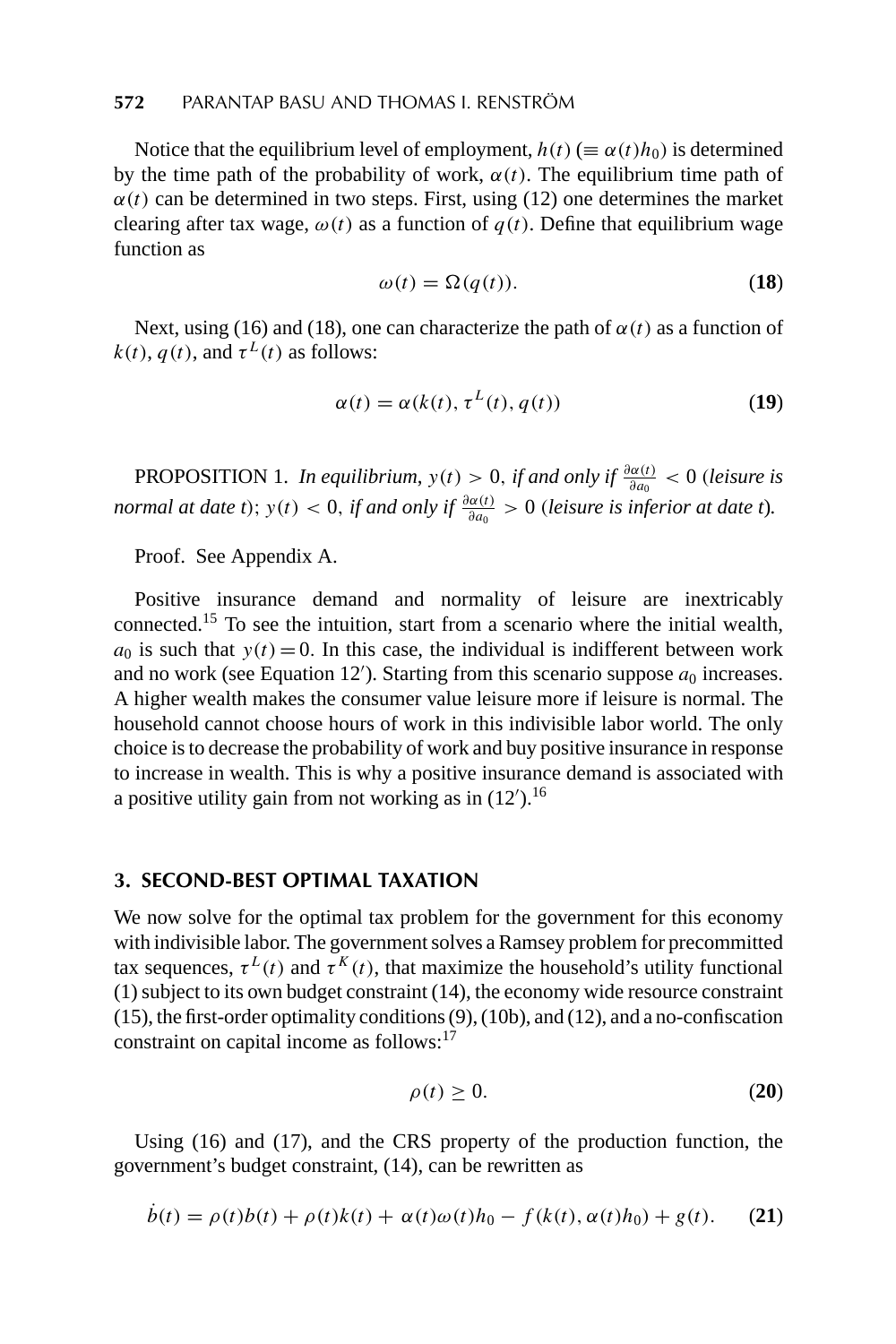We may write the government's current value Hamiltonian as follows (ignoring the time indices from now on):

$$
Hg = \alpha u(c1, 1 - h0) + (1 + \alpha)u(c2, 1)
$$
  
+  $\mu{\rho b + \rho k + \alpha \omega h_0 - f(k, \alpha h_0) + g}$   
+  $\lambda{f(k, \alpha h_0) - \alpha c1 - (1 - \alpha)c2 - g} + \psi(\theta - \rho)q + \nu\rho.$  (22)

In principle, the government faces the states, *k*, *b,* and *q*, and chooses the controls  $\rho$  and  $\tau^L$ . For algebraic convenience, we pose the government's problem as follows. The government chooses the controls  $\rho$  and  $\alpha$ . Then using the equilibrium sequence of *α* as in (19), one can determine the optimal labor tax,  $\tau^{L}$ .<sup>18</sup> Denoting  $u^1 = u(c^1, 1-h_0)$  and  $u^2 = u(c^2, 1)$ , the first-order conditions facing the government are as follows:

$$
\frac{\partial H^g}{\partial \alpha} = u^1 - u^2 + \mu[\omega h_0 - f_2 \cdot h_0] + \lambda[f_2 h_0 + c^2 - c^1] = 0
$$
\n(23)  
\n
$$
\frac{\partial H^g}{\partial q} = -\dot{\psi} + \theta \psi
$$
\n
$$
\Rightarrow \dot{\psi} = \rho \psi - \alpha u_c^1 c_q^1 - (1 - \alpha) u_c^2 c_q^2 - \mu \alpha \Omega'(q) h_0 + \lambda [\alpha c_q^1 + (1 - \alpha) c_q^2]
$$
\n(24)

$$
\frac{\partial H^g}{\partial \rho} = \mu(b+k) - \psi q + \nu = 0 \tag{25}
$$

$$
\frac{\partial H^g}{\partial k} = \mu(\rho - f_1) + \lambda f_1 = \theta \lambda - \dot{\lambda}
$$
 (26)

$$
\frac{\partial H^g}{\partial b} = \mu \rho = \theta \mu - \dot{\mu}.\tag{27}
$$

#### **3.1. The Optimal Capital-Income Tax**

One may now establish, as in Judd (1985) and Chamley (1986), that the optimal capital-income tax is zero in the steady state, also in our economy with indivisible labor. This can be verified as follows. At steady state the individual's marginal utility of consumption is constant over time, implying, by (10b), that  $\theta = \rho$ . This in turn implies, by (27), that  $\mu$  is constant in the steady state. With  $\mu$  being constant (and *q* constant), equation (23) implies that also  $\lambda$  is constant in the steady state. Setting the time derivative of  $\lambda$  to zero in (26), and using  $\theta = \rho$  gives  $(\rho - f_1)(\lambda - \mu) = 0$ , which holds if and only if  $f_1 = \rho$  because  $(\lambda - \mu) > 0$ . We summarize this result in terms of the following proposition.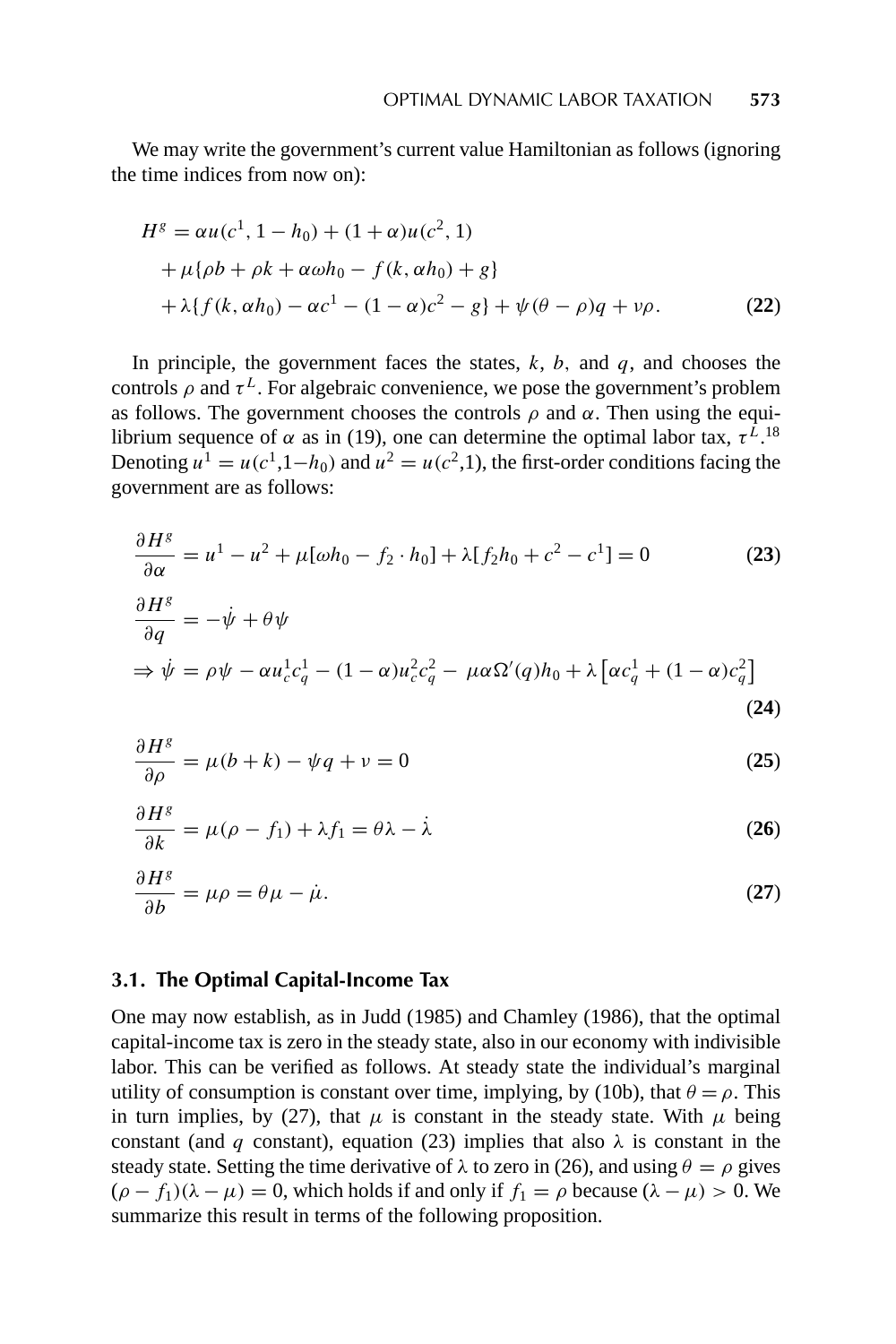PROPOSITION 2. *If the indivisible labor economy converges to a steady state under the second-best tax program*, *then in the steady state the optimal capitalincome tax is zero,*  $\tau^K = 0$ .

#### **3.2. The Optimal Labor-Income Tax**

Our primary interest in this paper is to explore carefully the optimal labor-tax implications. The problem is complicated by the fact that in an economy with indivisible labor and lottery, the consumer has the option to transfer consumption not only across dates but also across states. Whether the government should tax wage income in the second best depends crucially on the household's risk preference, which will determine its demand for insurance. The following proposition states a key result about the relationship between the household's demand for insurance and the second-best wage taxation.

PROPOSITION 3. *Under the second-best tax program*, *from the date when the no-confiscation constraint(*20*) on capital ceases to bind*, *the optimal wage-income tax is positive* (*negative*) *if the household's demand for insurance*, *y*, *is positive* (*negative*)*.*

Proof. See Appendix B.

Thus, there is a direct link between the sign of *y* and the sign of the laborincome tax. The question arises whether the optimal labor-income tax is zero when  $y = 0$ , the case when leisure is neutral. This cannot be directly inferred from Proposition 3, because it is based on an equilibrium wage equation subject to the condition that  $y$  is nonzero.<sup>19</sup> We next analyze a benchmark case when the optimal labor income tax is zero.

PROPOSITION 4. *If the preferences of the consumer are such that the consumer chooses to buy zero insurance* (*meaning*  $y = 0$ ), *the optimal labor-income tax is zero at all dates.*

Proof. Plugging (12') into (23) and using (11), one obtains

$$
f_2 - \omega = \frac{(q - \lambda)y}{(\lambda - \mu)h_0}.
$$
 (29)

It immediately follows that when  $y = 0$ ,  $f_2 = \omega$ , which means  $\tau^L = 0$ .

Because Proposition 1 gave us a one-to-one relationship between normality/neutrality/inferiority of leisure and positive/zero/negative insurance, we can conclude from Propositions 3 and 4 that there is a one-to-one relationship between normality/neutrality/inferiority of leisure and the sign of the optimal labor tax. That is, the labor tax should be positive/zero/negative if leisure in normal/neutral/inferior. Notice that this is not just a steady-state result but holds at least from date when the nonconfiscation constraint does not bind.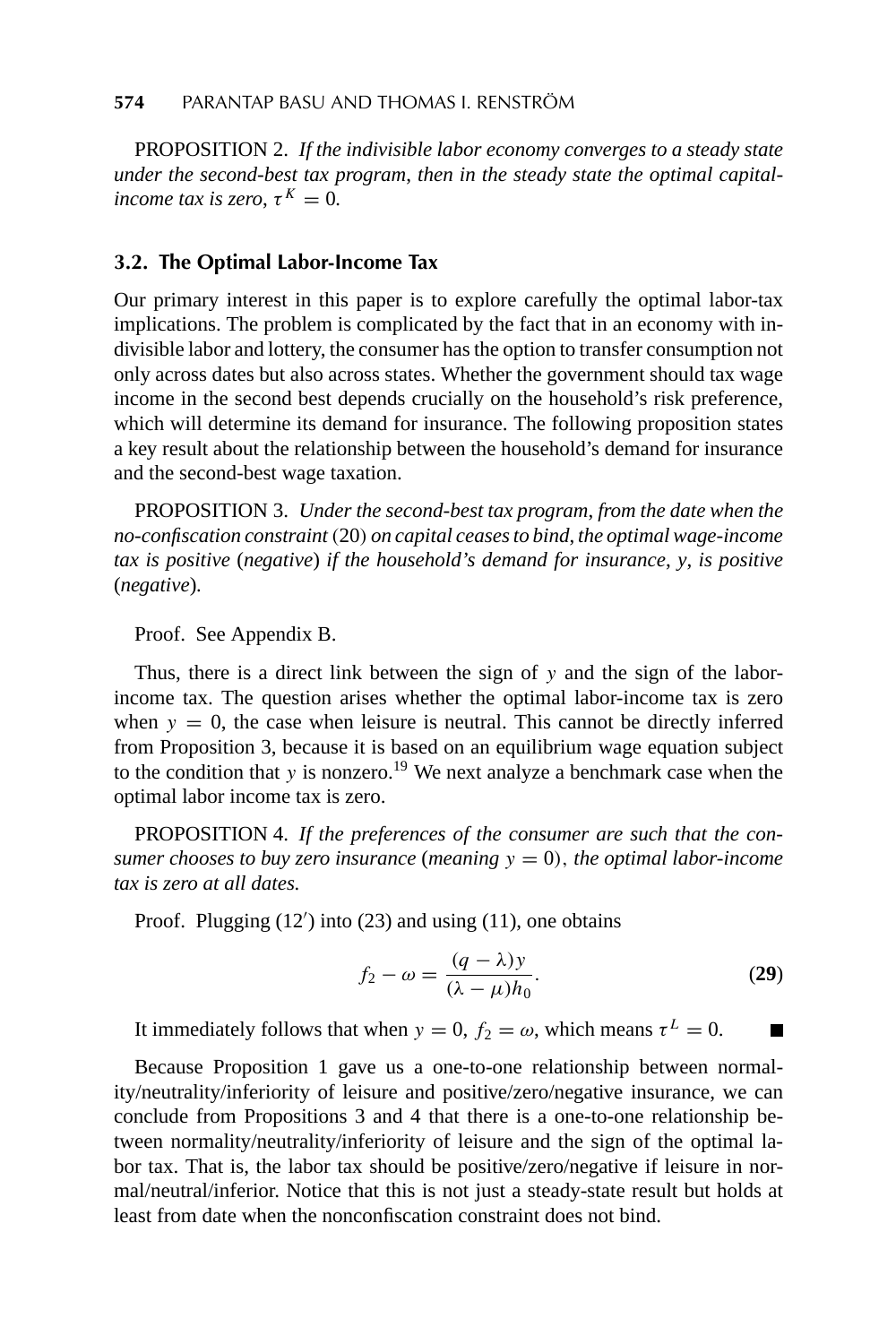The issue arises whether for normal/inferior leisure, the labor-income tax/subsidy rises or falls over time. It is difficult to characterize the exact time path without fully specifying the preferences. In the next section, we derive a broad class of HARA preferences for which it is possible to characterize the exact short run path of the labor tax.

#### **4. DYNAMICS OF THE LABOR TAX: A PARAMETRIC EXAMPLE**

Consider a class of preferences for which insurance demand is proportional to the wage income as follows:

$$
y = (1 - \pi)\omega h_0,\tag{30}
$$

where  $\pi$  is a parameter that can be either positive, negative, or zero. It turns out that the parameter  $\pi$  pins down alternative preference structures for which leisure may be normal, neutral or inferior.

#### **4.1. Full Insurance**

The benchmark case of full insurance arises  $\pi = 0$ . We have the following result.

PROPOSITION 5. *Necessary and sufficient for*  $\pi = 0$  *is that the utility function u*  $(c, 1 - h_0)$  *is additively separable in leisure:*  $u_{c(1-h)} = 0$ .

Proof. If  $\pi = 0$ , from (11) and (30) it follows that  $c^1 = c^2$ . Next, note that when  $c^1 = c^2$ , the only way marginal utilities can be equalized in (9) is by setting  $u_{c(1-h)} = 0$ . This proves necessity. Next we prove the sufficiency. If  $u_{c(1-h)} = 0$ , the = from (9) it follows that  $c^1 = c^2$ , which on plugging in (11) and (30) gives  $\pi = 0$ .

The additive separable leisure in the utility function is widely used in the literature. When the utility function is additively separable in leisure, it implies that leisure is a normal good. In this case, evidently labor is taxed as per Proposition 2. However, the converse is not true. For normality of leisure, it is not necessary that  $u_{c(1-h)v} = 0$ . We now derive a wide range of preferences involving nonseparable leisure that belongs to a family of preferences known as the Hyperbolic Absolute Risk Aversion (HARA) class. Such a family of preferences can be derived when  $\pi \neq 0$ .

#### **4.2. HARA Preferences**

We shall establish now that for  $\pi \neq 0$ , the derived HARA class can encompass various possibilities: (a)  $0 < \pi < 1$ , partial insurance; (b)  $\pi = 1$  no insurance; (c)  $\pi$  > 1, negative insurance, and (d)  $\pi$  < 0, over-insurance.

Plugging (30) into (11) to eliminate  $\omega$ , we get

$$
y = \frac{1 - \pi}{\pi} (c^1 - c^2).
$$
 (31)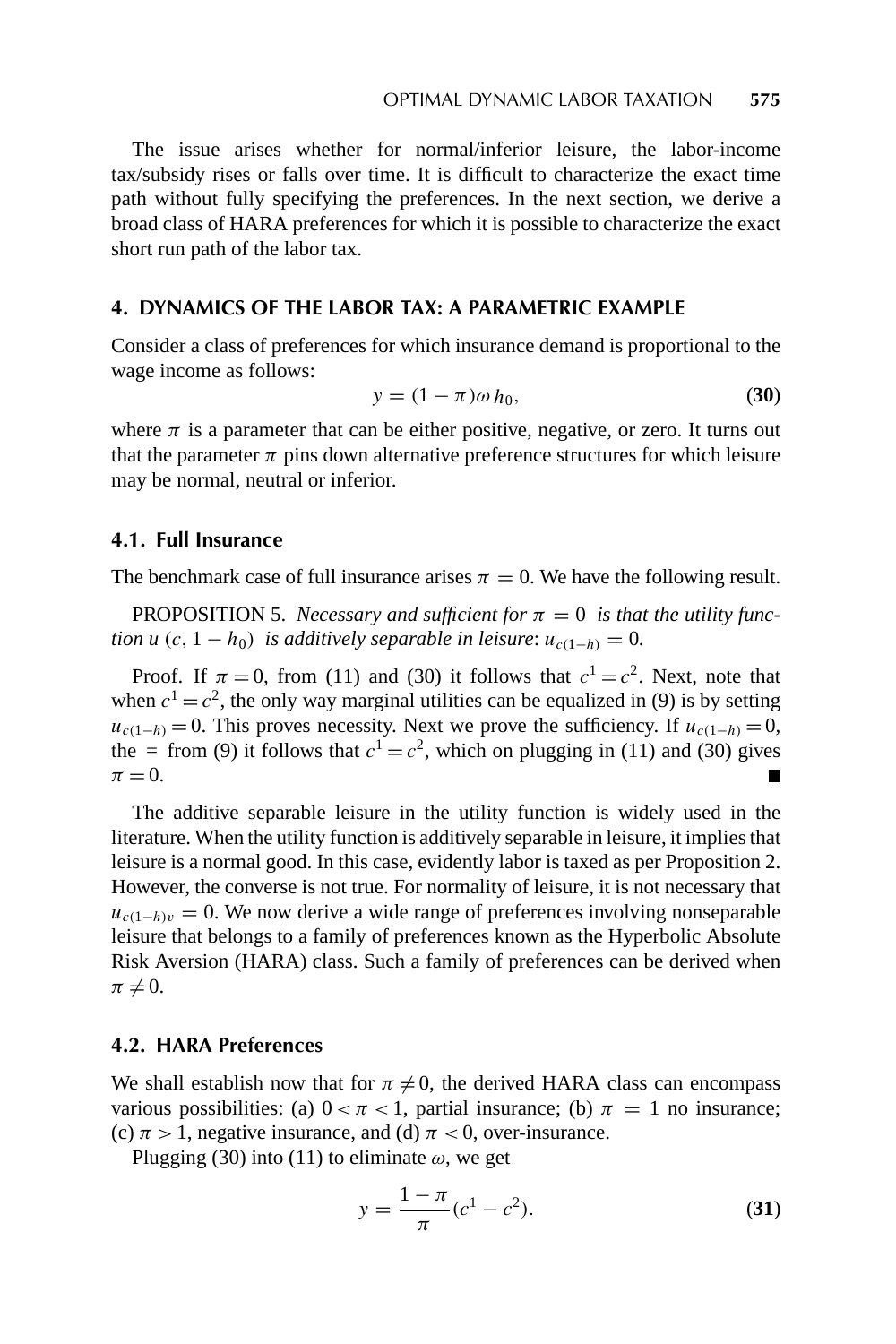Plugging (31) into (12 ) gives

$$
u^{1} - u^{2} + q \frac{1 - \pi}{\pi} (c^{1}(q) - c^{2}(q)) = 0,
$$
 (32)

where  $u^1 = u(c^1(q), 1 - h_0)$  and  $u^2 = u(c^2(q), 1)$ . Equation (32) holds for all preferences for which  $\pi \neq 0$ <sup>20</sup> We wish to find the class of preferences for which  $\pi$  is constant (i.e., independent of *q*). We have the following lemma.

LEMMA 1. *It is necessary that the class of preferences for which*  $\pi \neq 0$ *, satisfies the following condition*:

$$
u_c^1 c_q^1 - u_c^2 c_q^2 + (1 - \pi)(c^1 - c^2) = 0,
$$
\n(33)

*where*  $u_c^s$  *and*  $c_q^s$  *denote the derivatives of u and c in state*  $s = \{1, 2\}$  *w.r.t. c and q*, *respectively.*

Proof. Define (32) as the implicit function  $J(q, \pi) = 0$ . Using the implicit function theorem,

$$
\frac{\partial \pi}{\partial q} = -\frac{J_q}{J_\pi}.\tag{34}
$$

For (34) to be zero, it is necessary that either  $J_q = 0$  or  $J_\pi = \infty$ . However,  $J_{\pi} = \infty$  would mean

$$
-q(c^1 - c^2)/\pi^2 = \infty,
$$
 (35)

*q* being the marginal utility of consumption cannot be infinity at the optimum. Thus, for (35) to hold,  $\pi$  must equal zero, which violates the restriction that  $\pi \neq 0$ . Thus, it is necessary that  $Jq = 0$ , which yields (33).

**LEMMA** 2. *For*  $J_q = 0 \forall q$ , *it is necessary that the utility function is of the following Hyperbolic Absolute Risk Aversion* (*HARA*) *form*:

$$
u(c_s, 1 - h^s) = D^s - \frac{B^s}{\pi} (A + (1 - \pi) c_s)^{\pi/(\pi - 1)},
$$
 (36)

*for*  $s = \{1, 2\}$ *. B*<sup>*s*</sup> *and D*<sup>*s*</sup> *are constants* (*possibly dependent of h*), *with*  $B > 0$ *, and A is a constant independent of h.*

Proof. Taking the derivative of (9) w.r.t. q gives  $c_q^s(q) = 1/u_{cc}^s$ ,  $s = \{1, 2\}$ . Plugging this into (33), we get

$$
\frac{u_c^1}{u_{cc}^1} + (1 - \pi) c^1 = \frac{u_c^2}{u_{cc}^2} + (1 - \pi) c^2.
$$
 (37)

Because preferences are state independent (i.e., expected utility), the left- and right-hand sides must equal the same constant,  $(say - A)$ , that is,

$$
\frac{u_c^s}{u_{cc}^s} = -A - (1 - \pi) c^s,
$$
\n(38)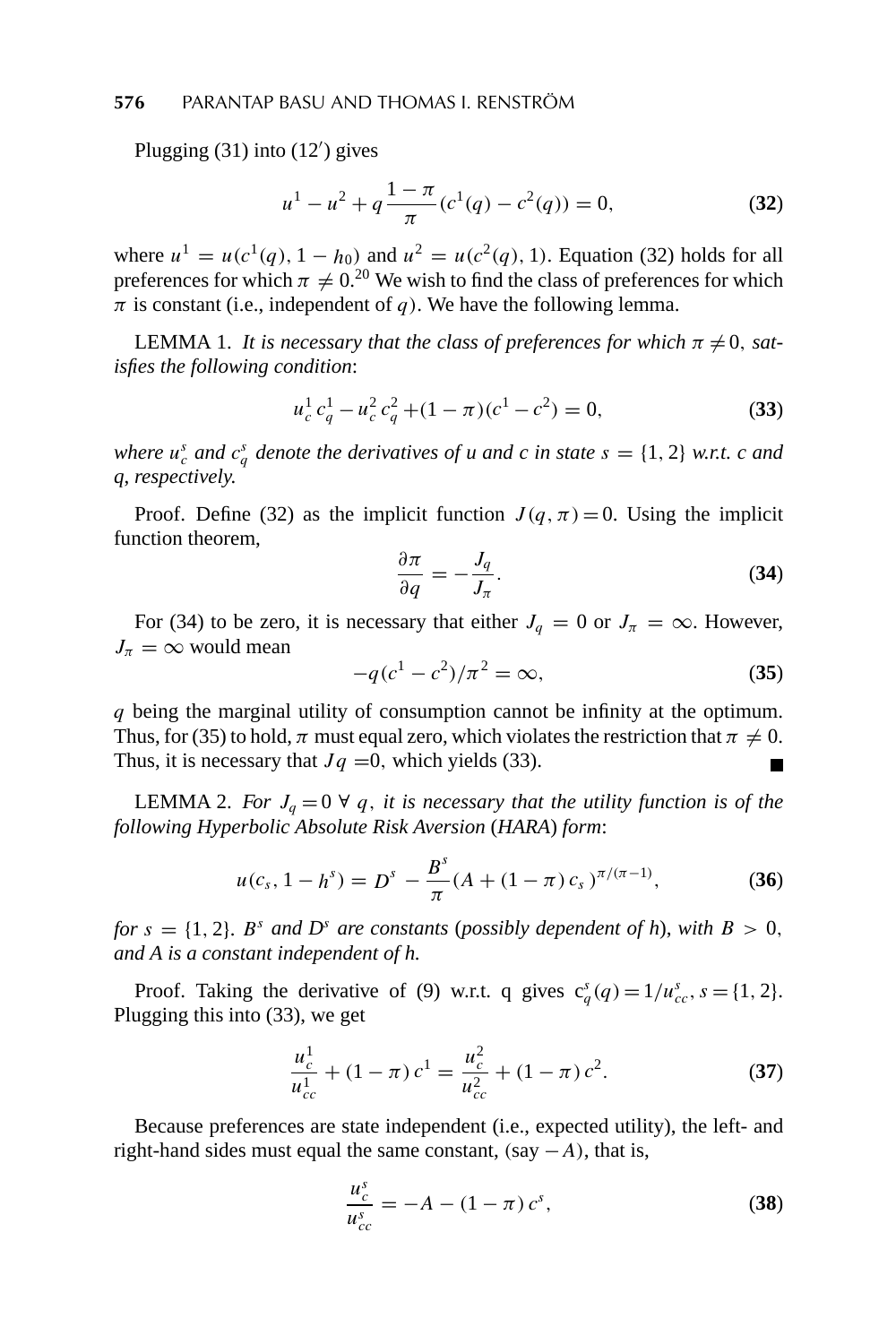for  $s = \{1, 2\}$ . This means that *A* and  $\pi$  cannot be state dependent (i.e., dependent of *h)*. Integrating (38) twice (see, Appendix C for derivation) yields (36).

We next show that for the class of HARA preferences (36), the constant *D* is state independent (i.e., independent of leisure).

LEMMA 3. *For* (32) *and* (36) *to hold*, *it is necessary that that*  $D^1 = D^2$ .

Proof. Take the derivative of (36)

$$
u_c(c^s, 1-h^s) = B^s(A + (1-\pi)c^s)^{1/(\pi-1)}.
$$
 (39)

Then, by using (9), we find  $c^s$  as functions of  $q$ :

$$
c^{s} = \frac{1}{1 - \pi} \left(\frac{q}{B^{s}}\right)^{\pi - 1} - \frac{A}{\pi - 1}.
$$
 (40)

Inserting (40) into (36) gives

$$
u^{s} = D^{s} - (B^{s})^{1-\pi} q^{\pi}/\pi.
$$
 (41)

Plugging (40) and (41) into (32), it follows that  $D^1 = D^2$ .

Because in the preference class (36), only  $B^s$  and  $c^s$  can be state-dependent, it must be the case that  $B^s$  is a function of leisure. Using this insight, define  $B^s = \phi^h$ , where *h* can take two possible states 0 and  $h_0$ . Our next task is to characterize the precise restrictions on  $\pi$ , which generates leisure as a "good" (with positive marginal utility) in the utility function. We are ready to state a key proposition.

PROPOSITION 6. *Necessary and sufficient for insurance to be a constant fraction of the after-tax wage income is that the preferences belong to the following class*:

$$
u(c, 1-h) = D - \frac{\phi^h}{\pi} (A + (1-\pi)c)^{\pi/(\pi-1)},
$$
 (42)

*where A and D are constants. φ<sup>h</sup> is a function of leisure as follows*:

- (a) If  $\pi > 0$ , then  $\phi^h = \phi(h)$ , with  $\phi(h_0) > \phi(0)$ .
- (b) If  $\pi < 0$ , then  $\phi^h = \phi(1 h)$ , with  $\phi(1) > \phi(1 h_0)$ .

Proof. Necessity of (42) follows from Lemma 2 and 3. Sufficiency can be checked by evaluating equation  $(32)$  for the class in  $(42)$ . Finally, conditions  $(a)$ and (b) imply that utility of working is less than of not working, everything else equal.

#### **4.3. The Case of Zero Labor-Income Taxation**

In the next step we derive a subclass of preferences from the HARA class for which labor should not be taxed at the second-best optimum. This is a special case when leisure is neutral.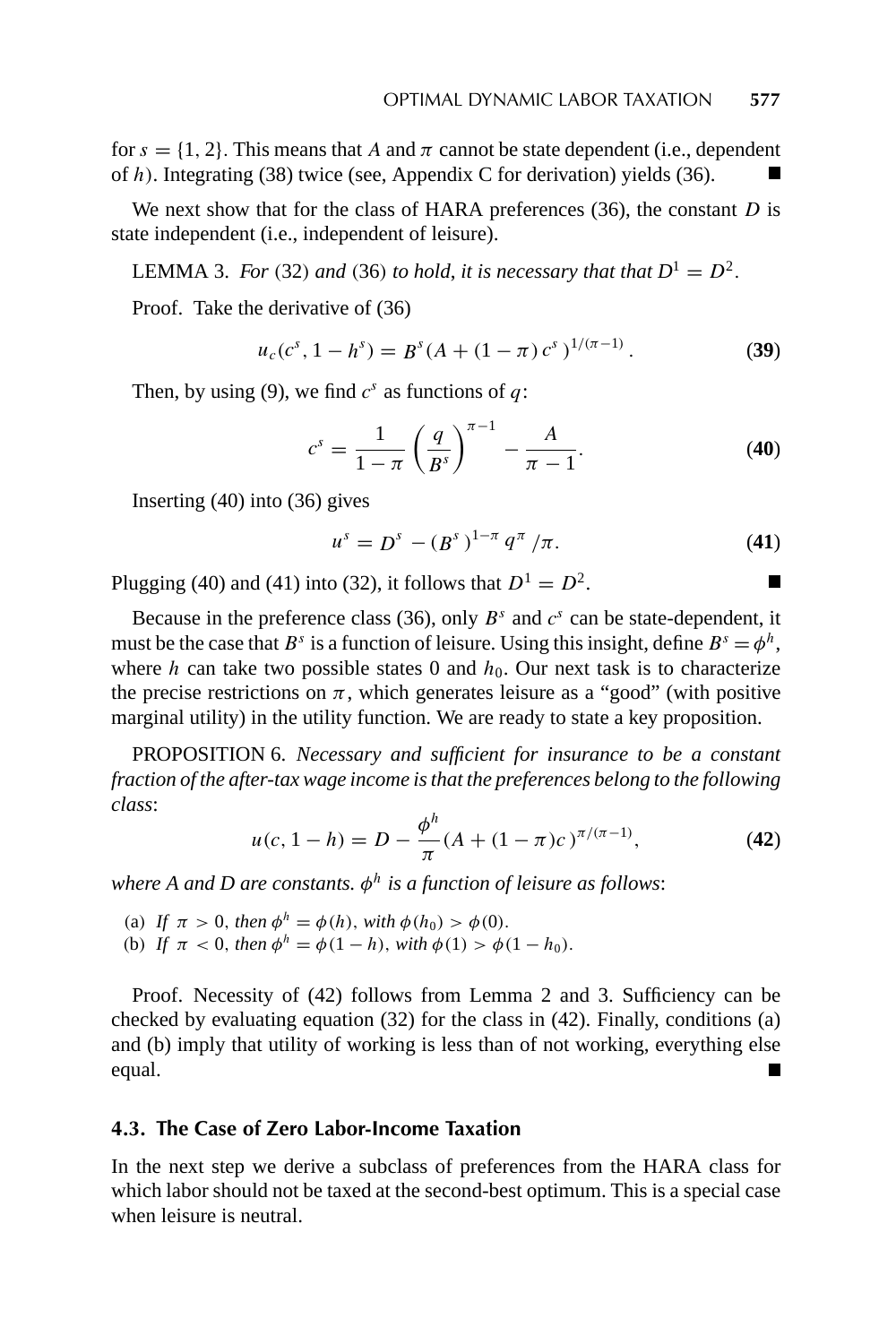PROPOSITION 7. *If the utility function is of the following exponential class*

$$
u(c, 1 - h) = D - \phi^h e^{-c}, \tag{43}
$$

*where D is a constant, and*  $\phi^h = \phi(h)$ *, with*  $\phi(h_0) > \phi(0)$ *, then the household self-insures meaning y* = 0*, and the optimal labor-income tax is zero at all dates.*

Proof. Recall from Proposition 3 that when the individual takes no insurance, the optimal wage tax is zero. In the present context,  $y = 0$  if  $\pi = 1$  (see equation 30). Take limits of (42) as  $\pi \rightarrow 1$  (which requires setting *A* equal to unity) and apply l'Hôpital's rule to obtain (43).

Proposition 7 has an important implication. It basically provides a special case where self-insurance could be optimal. Even if the insurance market is present, households choose to self-insure (meaning the demand for insurance,  $y = 0$ ) in this special environment by using saving and labor supply as instruments.<sup>21</sup>

#### **4.4. Why Does Normality of Leisure Mean a Positive Tax on Labor?**

We have found that whether labor should be taxed or not depends on whether the individual demands positive insurance or not, which in turn depends on whether leisure is normal or inferior. A relationship thus exists between normality of leisure and the insurance demand via the individual's preferences. To see this connection clearly, differentiate (19) with respect to  $\tau^L(t)$ , (keeping  $k(t)$  constant), to obtain the following useful decomposition of a change in tax rate,  $\tau^L(t)$  on work effort, *α(t)*:

$$
\left. \frac{d\alpha(t)}{d\tau^{L}(t)} \right|_{k(t)} = \frac{\partial \alpha(t)}{\partial \tau^{L}(t)} + \frac{\partial \alpha(t)}{\partial q(t)} \cdot \frac{\partial q(t)}{\partial \tau^{L}(t)}.
$$
\n(44)

The first term in (44) represents the compensated labor-supply response when the tax rate changes (the substitution effect). If  $q(t)$  is held constant, it follows from (18) that  $\omega(t)$  is also constant and it is straightforward to verify from (16) that the first term is:  $f_2/[(1-\tau^L)f_{22} \cdot h_0]$ , and is negative. This substitution effect thus captures the distortionary effect of the wage-income tax. As far as this substitution effect is concerned, a higher labor tax lowers labor supply and thus lowers the tax base.

The second term in (44) reflects the income effect of a change in the wage tax rate, which works through the effect of  $\tau^L(t)$  on  $\alpha(t)$  via its effect on  $q(t)$ . When  $\tau^L(t)$  is higher, it lowers the permanent income of the household, thus lowering consumption in both states for given  $\alpha(t)$ . The marginal utility of consumption,  $q(t)$ , thus rises, which means  $\partial q(t)/\partial \tau^{L}(t) > 0$ . A loss of permanent income (represented by higher  $q(t)$ ) would boost the labor supply,  $\alpha(t)$ , if leisure is a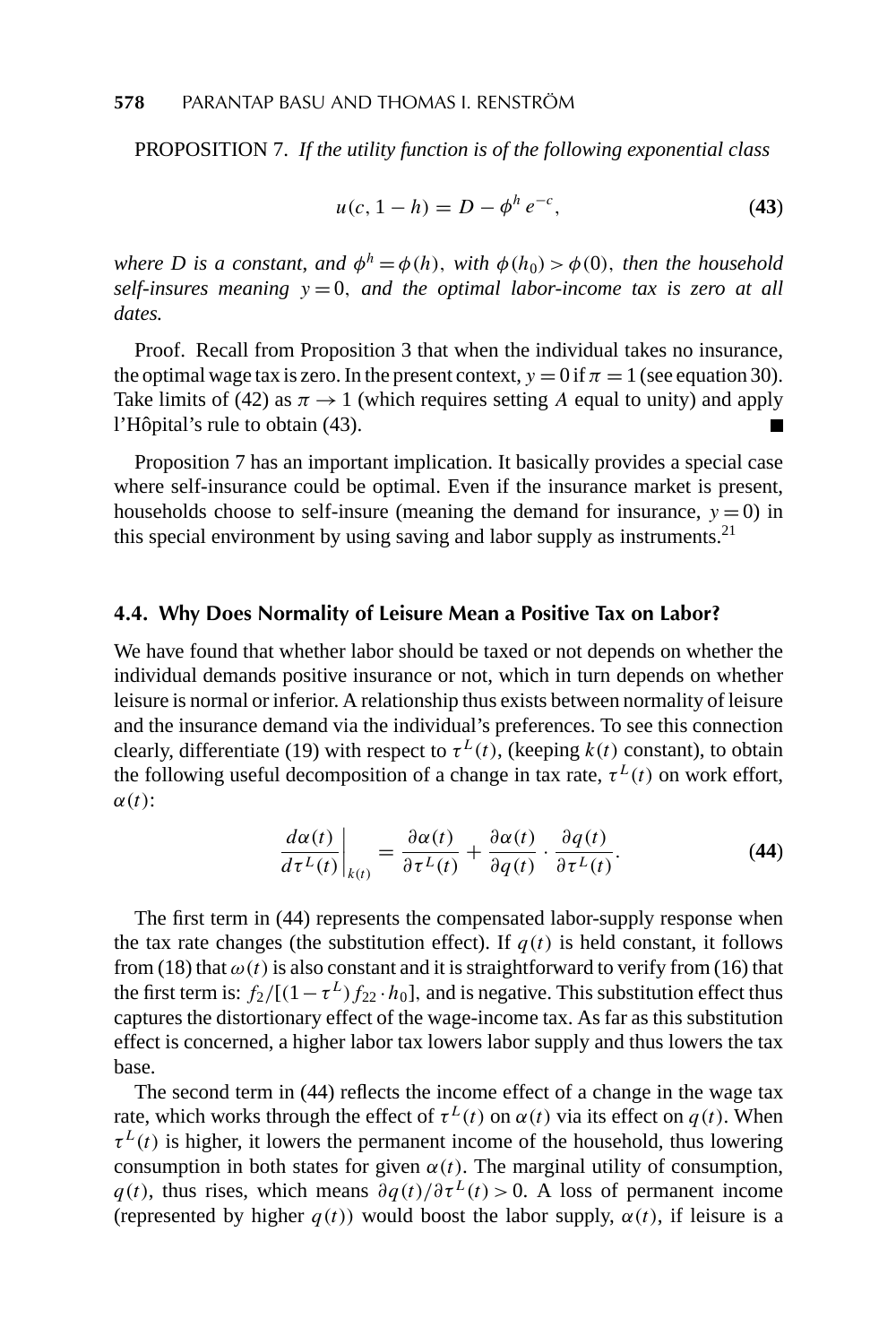normal good. Next, verify that  $(44)$  can be rewritten as:<sup>22</sup>

$$
\left. \frac{d\alpha(t)}{d\tau^{L}(t)} \right|_{k(t)} = \frac{f_2}{[1 - \tau^{L}(t)] f_{22} h_0} - \frac{(1 - \pi)f_2}{f_{22} q(t) h_0} \frac{\partial q(t)}{\partial \tau^{L}(t)}.
$$
 (44')

The normality of leisure  $(\pi < 1)$  thus makes the income effect of a higher wage tax positive. This positive income effect tends to increase the tax base  $(w(t)\alpha(t)h_0)$ when  $\tau^L(t)$  rises, which countervails the distortionary effect of a higher  $\tau^L(t)$ . The government can thus tax labor more in those economies. By contrast, if  $\pi$  > 1, leisure is inferior. The income effect is then negative, reinforcing the distortionary effect of wage taxation. In this case, the government should subsidize labor.

#### **4.5. Should Labor Be Taxed When the Utility Function Is Isoelastic in Consumption?**

Consider now a special case of the HARA class, equation (42), when  $A = 0$ . We have the following lemma concerning the elasticity of interstate substitution (call it *σ* hereafter).

LEMMA 4. For a specific class of HARA utility functions with  $A = 0$ , the *elasticity of interstate substitution*  $(\sigma)$  *is given by*  $1 - \pi$ *.* 

Proof. By definition,

$$
\sigma = \frac{d \ln \left(\frac{c^2}{c^1}\right)}{d \ln \left(\frac{u_c^1}{u_c^2}\right)}.
$$
\n(45)

Using (42) gives  $\sigma = 1 - \pi$ .

The utility function thus becomes isoelastic in consumption, and the elasticity of interstate substitution in consumption is uniquely characterized by *π*. Furthermore, we must have  $\pi$  < 1 when  $A = 0$ , otherwise positive marginal utility,  $u_c > 0$ , is violated. This immediately implies that leisure is normal when the utility function is isoelastic in consumption, and thus labor must be taxed.

To summarize, the HARA class of preferences (42) embraces a variety of utility functions, and thus covers a wide range of optimal taxation schemes. These cases include: (a) isoelastic utility in consumption  $(A = 0)$ , in which case the optimal labor tax is positive, (b) negative exponential utility function  $(\pi = 1)$ , where the optimal labor tax is zero, and (c) quadratic when  $\pi = 2$  (where  $A > \max_{t} c(t)$ ), in which case the optimal labor tax is negative (i.e., a subsidy).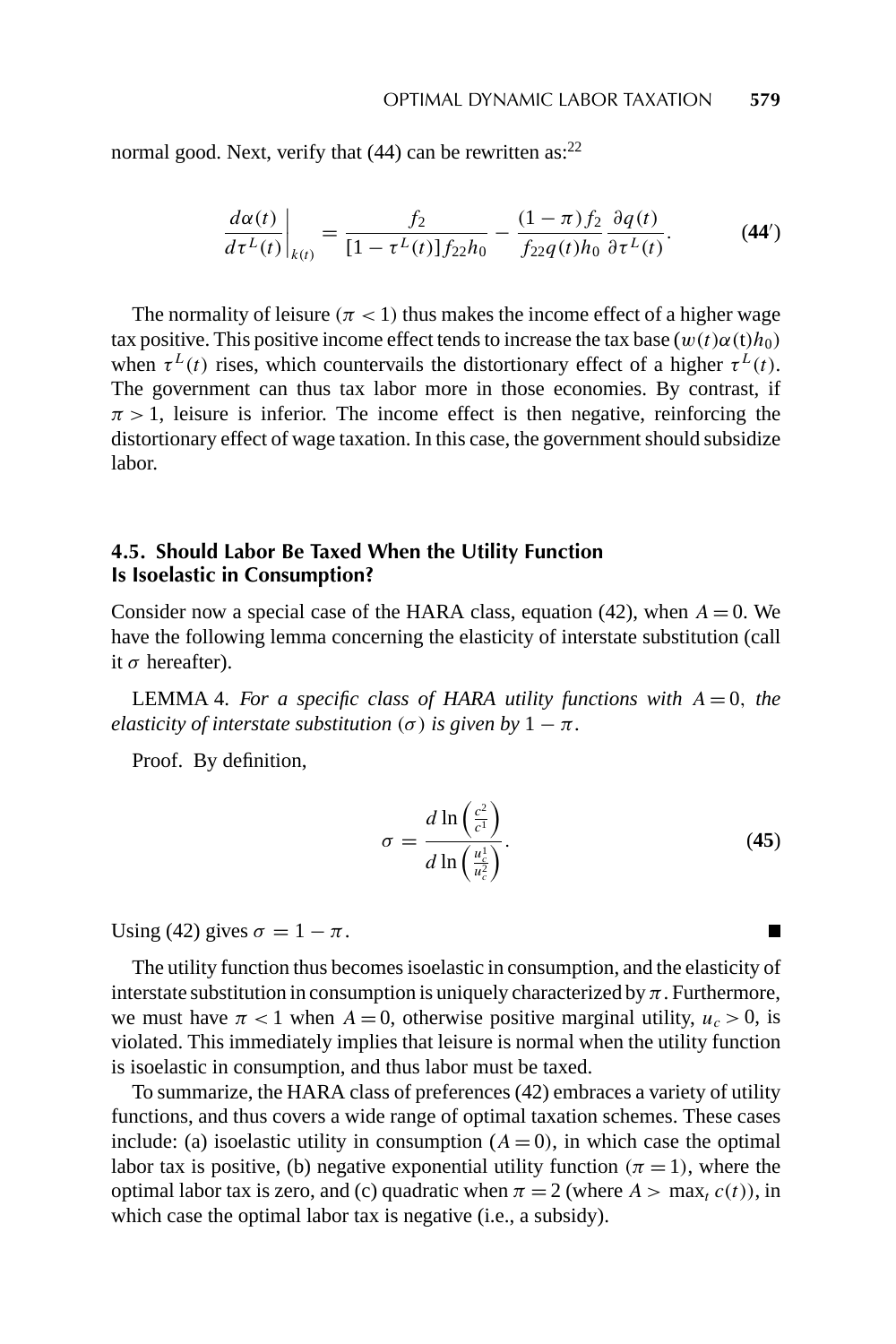#### **4.6. Transitional Dynamics of the Wage-Income Tax in the HARA Case**

We shall now analyze the transitional dynamics of labor income tax for the range of preferences discussed earlier. Using (29) one obtains

$$
\frac{\tau^L}{1 - \tau^L} = (1 - \pi) \cdot \frac{q - \lambda}{\lambda - \mu},
$$
\n(46)

then taking the time derivative of (46) using (10b), (26), and (27), one obtains

$$
\frac{d}{dt}\frac{\tau^L}{1-\tau^L} = (1-\pi)\frac{d}{dt}\frac{q-\lambda}{\lambda-\mu} = (1-\pi)(f_1-\rho)\frac{q-\mu}{\lambda-\mu}.\tag{47}
$$

Appendix C outlines the steps in deriving the second equality. Based on the second equality in (47), and the fact that  $q - \mu > 0$ , and  $\lambda - \mu > 0$ , we have the following proposition.

PROPOSITION 8. *If*  $\pi$  < 1 *labor is taxed* (*at least from the date at which the nonconfiscation constraint does not bind*), *and the wage tax is increasing as long as capital is taxed. If*  $\pi = 1$  *labor is always untaxed. If*  $\pi > 1$  *labor is subsidized* (*at least from the date at which the nonconfiscation constraint does not bind* ), *and the subsidy is increasing as long as capital is taxed.*<sup>23</sup>

#### **5. COMPARING THE LABOR TAX IN INDIVISIBLE AND DIVISIBLE LABOR ECONOMIES**

In this section, we compare the optimal tax paths of the indivisible and divisible labor economies. We establish here in terms of an example that the optimal labor tax paths could be very different between these two economies because of different labor supply elasticities. The current value Hamiltonian for the household for the divisible labor economy is

$$
H = u(c(t), 1 - h(t)) + q(t)\{\rho(t)a(t) + \omega(t)h(t) - c(t)\}.
$$
 (48)

The first-order conditions are

$$
u_c(c(t), 1 - h(t)) - q(t) = 0,
$$
\n(49)

$$
u_{1-h}(c(t), 1-h(t)) - q(t)\omega(t) = 0,
$$
\n(50)

$$
q(t)\rho(t) = \theta q(t) - \dot{q}(t). \tag{51}
$$

Equations (49) through (50) form a system of equations such that *c* and *h* can be solved in terms of *q* and  $\omega$ . For our purpose we are interested in the compensated labor supply response with respect to a change in  $\omega$  holding q constant. We get

$$
\frac{\partial h(t)}{\partial \omega(t)} = \frac{-u_{cc}q(t)}{u_{cc}u_{ll} - u_{lc}^2} > 0.
$$
 (52)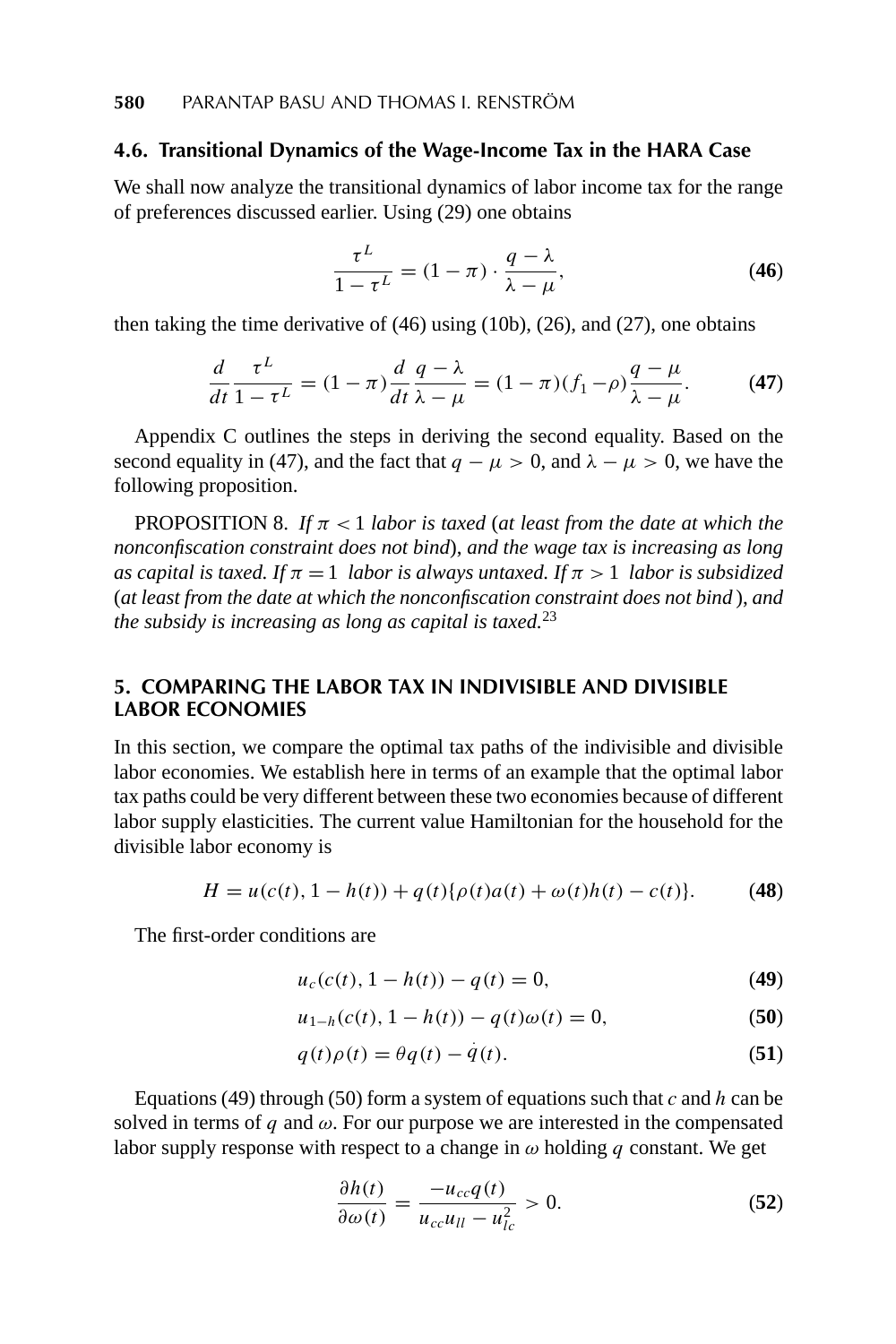Denoting  $\eta(t) = \frac{\partial h(t)}{\partial \omega(t)} \frac{\omega(t)}{h(t)}$  as the compensated labor supply, and assuming an additively separable utility function,  $U(c, 1-h) = V(c) + L(1-h)$ , Renström (1999) shows that for this divisible labor economy, the time path of labor tax is given by

$$
\frac{\tau^L}{1-\tau^L} = \frac{q-\lambda}{\lambda-\mu} - \eta^{-1} \cdot \frac{\mu}{\lambda-\mu}.
$$
 (53)

In order to make a valid comparison between divisible and indivisible labor economies, we need to assume the same preference structures for both. Recall from Proposition 5 that for the indivisible laboreconomy  $\pi = 0$  in (30) if and only if the utility function is additively separable. Substituting (30), with  $\pi = 0$ , into (29) gives

$$
\frac{\tau^L}{1-\tau^L} = \frac{q-\lambda}{\lambda-\mu}.
$$
 (46a)

Comparing (46a) and (53), we see that the time paths of labor taxes are very different for these two economies because of the presence of the labor-supply elasticity term  $\eta$  on the right-hand side of (53).

Hansen (1985) shows that the equilibrium allocation of an indivisible labor economy can be replicated in a divisible labor economy with a utility function linear in leisure. From (53), this immediately means that  $\eta$  is infinite for such a divisible labor economy. The optimal labor tax path described in (53) thus reduces to the indivisible labor case (46a) in such a case. Except this special case, the optimal paths for  $\tau_L$  are generally different between these two economies.<sup>24</sup>

#### **6. NO DEBT SCENARIO**

Until now, we assumed that the government intertemporally balances the budget by using public debt as an instrument. How would the optimal tax formula change when public debt is disallowed meaning  $b = 0$ ? In the absence of public debt, the government is left only with two policy instruments, namely, wage tax and capital tax. The zero capital tax still remains socially optimal in steady state, which means that labor has to be always taxed to finance the exogenous stream of government spending in the steady state. In certain cases, we may even have a corner solution for the labor supply where the labor supply hits the upper bound  $(\alpha = 1)$ .

The intuition for the possibility of corner solution goes as follows. To sustain such a zero capital tax regime, the household may have to stretch the labor supply to the upper bound (a corner solution) to finance the government spending. This happens particularly when the household values leisure as an inferior or neutral good. As the economy-wide capital stock grows, the household does not then mind working harder to finance the government spending just to sustain a socially optimal zero capital tax regime. Thus labor supply hits the corner when leisure is nonnormal. This kind of a corner solution does not arise when debt is allowed as an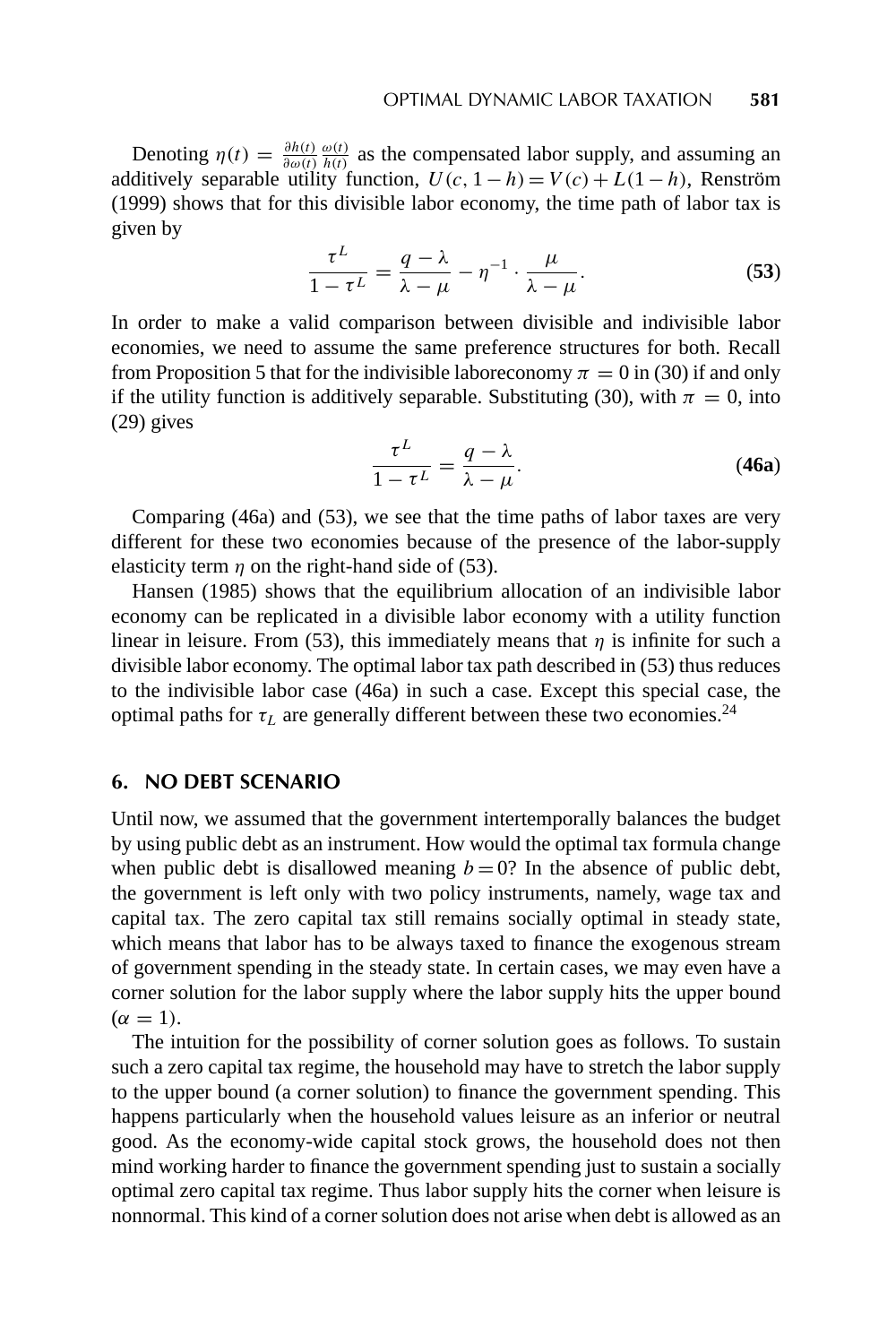instrument because the benevolent government can always float debt to alleviate the strain on laborsupply.<sup>25</sup>

#### **7. CONCLUSION**

In this paper, we address the issue of optimal wage taxation in a dynamic completemarkets setting. We find that the second-best labor tax depends crucially on the degree of complementarity between consumption and leisure. If leisure is a not neutral, there is scope for government intervention in the form of labor taxation or subsidy in a complete market environment. We investigated this question in a fairly general setting with preferences allowing nonseparability between consumption and leisure. Our conclusion is that labor should be taxed if leisure is normal. The optimal wage tax could be zero or negative only for very special scenarios where leisure is nonnormal, and the government has access to public debt as a policy instrument. If the government is restricted to balance the budget period by period, the wage subsidy result ceases to hold. Thus, a normative theory of taxation generally implies that labor should be taxed in the long run. We also find that the optimal labor tax paths are generally different between the divisible and indivisible labor economies. The results obtained here provide useful guidance in designing optimal tax policy in a dynamic environment. A useful extension of this paper would be to investigate similar issues in a third-best environment where the government may not necessarily commit to a specific tax design.

#### **NOTES**

1. In the second-best, the government designs an optimal dynamic tax formula at date zero, and remains precommitted to it (i.e., the government chooses all future consumer prices at date zero). If lump-sum taxation is allowed, the analysis reduces to the first-best.

2. Although Chamley (1986) takes the first view of second-best taxation where the government is just revenue raising, Judd (1985) views the government as redistributive. The zero capital-income tax is a result robust to several generalizations. Atkeson et al. (1999) provides a survey of the robustness of the zero capital taxation result using the primal approach. See also Renström (1999) for a survey of the dynamic optimal tax literature using the dual approach.

3. Chamley (1985) analyzes second-best wage taxation in the absence of a capital tax and suggests that the exact tax policy depends on the utility function. We explore this issue and show that the functional form of the utility function is important in determining the sign of the labor-income tax.

4. There is a literature looking at this issue from various perspectives. Lucas and Stokey (1983), and Ayagiri et al. (2002) look at optimal labor taxation in the absence of capital. For our purposes, it is important to include physical capital. One may then explore various optimal-tax outcomes, including the possibility of zero tax on both capital and labor. Jones, Manuelli, and Rossi (1993) address the issue of optimal labor taxation including physical and either human capital or productive government spending. However, their analysis is mostly based on simulation with specific functional forms, and does not admit a closed form solution with a fairly general preference structure.

5. Jones, Manuelli, and Rossi (1997) include human capital in addition to physical capital, so that the labor tax has an intertemporal distortion. They show that there are certain cases when the labor tax is zero in steady state. See also Reinhorn (2006) for a clarification of those results, in particular regarding interior solutions of a model with human capital in addition to physical.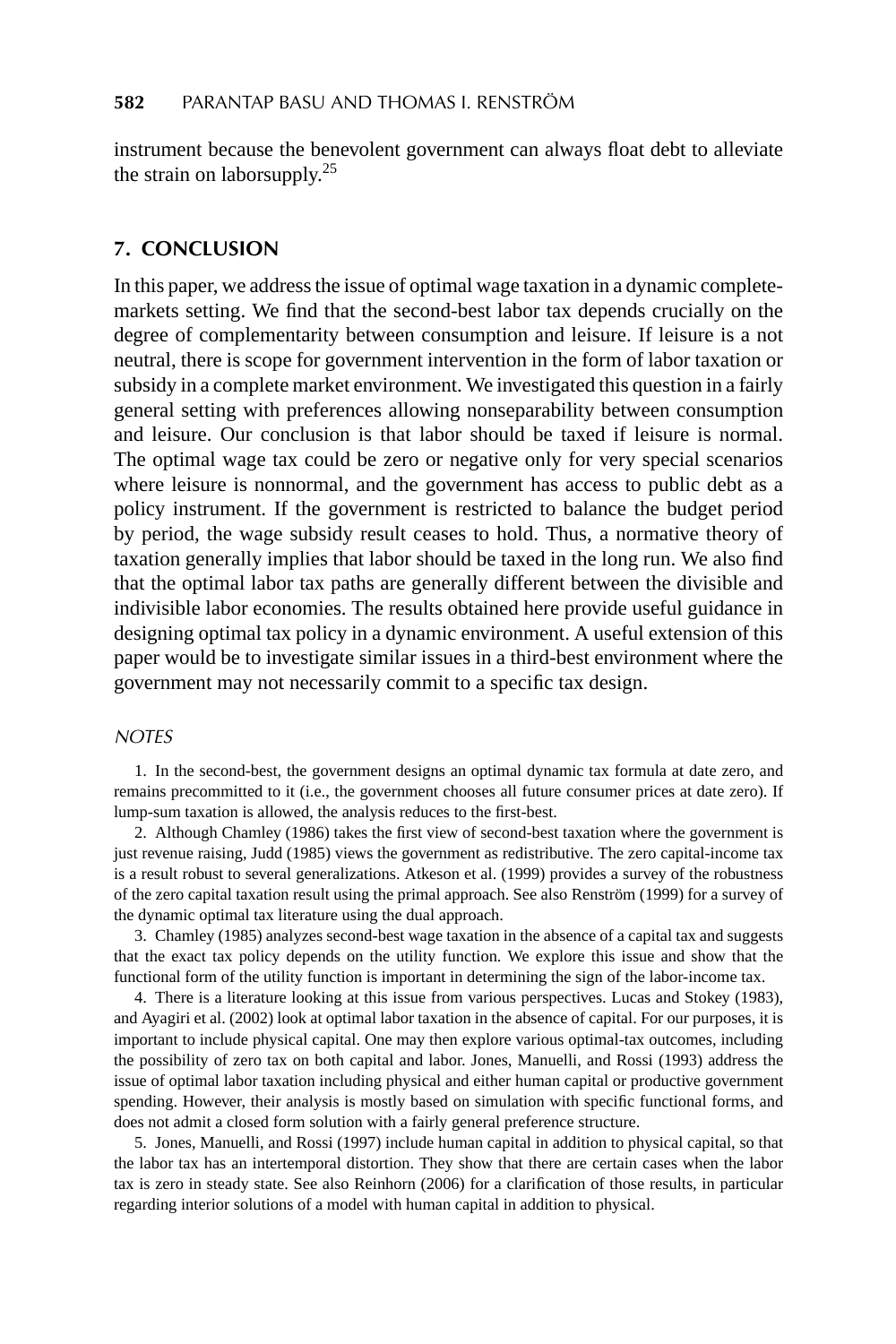6. Hansen (1985) and Rogerson (1988) establish that indivisible labor explains aggregate fluctuations better than models with divisible labor. A subsequent literature explored further into the business cycle implications of indivisible labor [see Greenwood and Huffman (1988), Hansen and Sargent (1988)]. Mulligan (1999) points out that the tax implications are different for these two classes of models.

7. A related paper, Basu, Marsiliani, and Renström (2004), derives necessary and sufficient conditions on preferences for the *capital tax* to become zero in *finite* time in an indivisible labor setting. Those preferences are special cases of our HARA class derived in Section 4 of this paper.

8. This has been explored in the literature on risk sharing. There, even without a government revenue constraint, a labor tax may be levied. The labor tax then corrects for a market failure (a missing insurance market). In a two-period setting, Hamilton (1987) demonstrates that the optimal wage tax is positive if the second period labor income is uncertain. The issue is indirectly dealt in the macroeconomics literature concerning debt nonneutrality. Chan (1983) and Barsky et al. (1986), as well as Basu (1996), examine the debt nonneutrality hypothesis when future income is uncertain. Although none of these models explicitly deals with the labor-supply decision, there is one common result: taxing future income at a flat rate would be welfare improving if markets were unable to fully insure households from future income risk.

9. As expected, we find that the second-best capital-income tax is zero at the steady state.

10. The optimization problem laid out in our paper resembles Hansen (1985). We make it explicit that the agent starts with the same asset but potentially can transit to two possible states: work or nowork. In equilibrium, they will, however, have the same asset equation via insuring themselves against income risk. Alternatively, we can transform the problem into a single state variable by defining  $a = \alpha a^1(t) + (1 - \alpha)a^2(t)$ , and get exactly the same first-order conditions.

11. The household randomizes the labor-supply decision in this setting by choosing a probability of work  $\alpha(t)$ . A realistic description of this arrangement is that the representative household consists of a family of *N* members. In each period, the household decides the proportion,  $\alpha(t)$ , of members working. The labor supply is then *α(t)h*0*N*. The household can buy insurance on a competitive market to diversify the income uncertainty arising from  $(1 - \alpha(t))N$  of its members not working. After choosing the probability of work,  $\alpha(t)$  the household is precommitted to it, and cannot renege. The insurance company then charges the actuarially fair premium,  $1 - \alpha$ . This rules out adverse selection in the model. The household then realizes that, when choosing work probability, the insurance premium is a linear function of the probability.

12. Note that if the utility function is nonseparable, then the household optimally chooses not to have full consumption insurance. One can easily set up a social planning problem and demonstrate that no other consumption allocation dominates the allocation governed by (12).

13. One needs to be careful about the non-negativity constraint on consumption while thinking about negative unemployment benefit.  $y(t)$  can be negative as long as  $c^2(t)$  is nonnegative. We assume interior solutions, meaning  $c^2(t) > 0$ .

14. We assume no-Ponzi games.

15. In a divisible labor economy, Renström (1999) finds that noninferiority of leisure is sufficient for the wage-income tax to be positive. In the indivisible-labor setting, normality is both necessary and sufficient for a positive labor-income tax.

16. The insurance market is added to obtain insights about the relationship between normality of leisure and the optimal tax, as well as deriving preference structures for which leisure is normal. One can alternatively construct an environment with contingent-claims markets as in Shell and Wright (1993), and derive the same equilibrium allocation as a sunspot equilibrium. A proof of this equivalence is available from the authors on request.

17. No such confiscation constraint is relevant for labor income taxation because if labor income is confiscated by the government it is optimal for the household to set  $\alpha(t) = 0$ , which means no production. By contrast, the capital income can be confiscated and the government can eventually own all the capital to run production.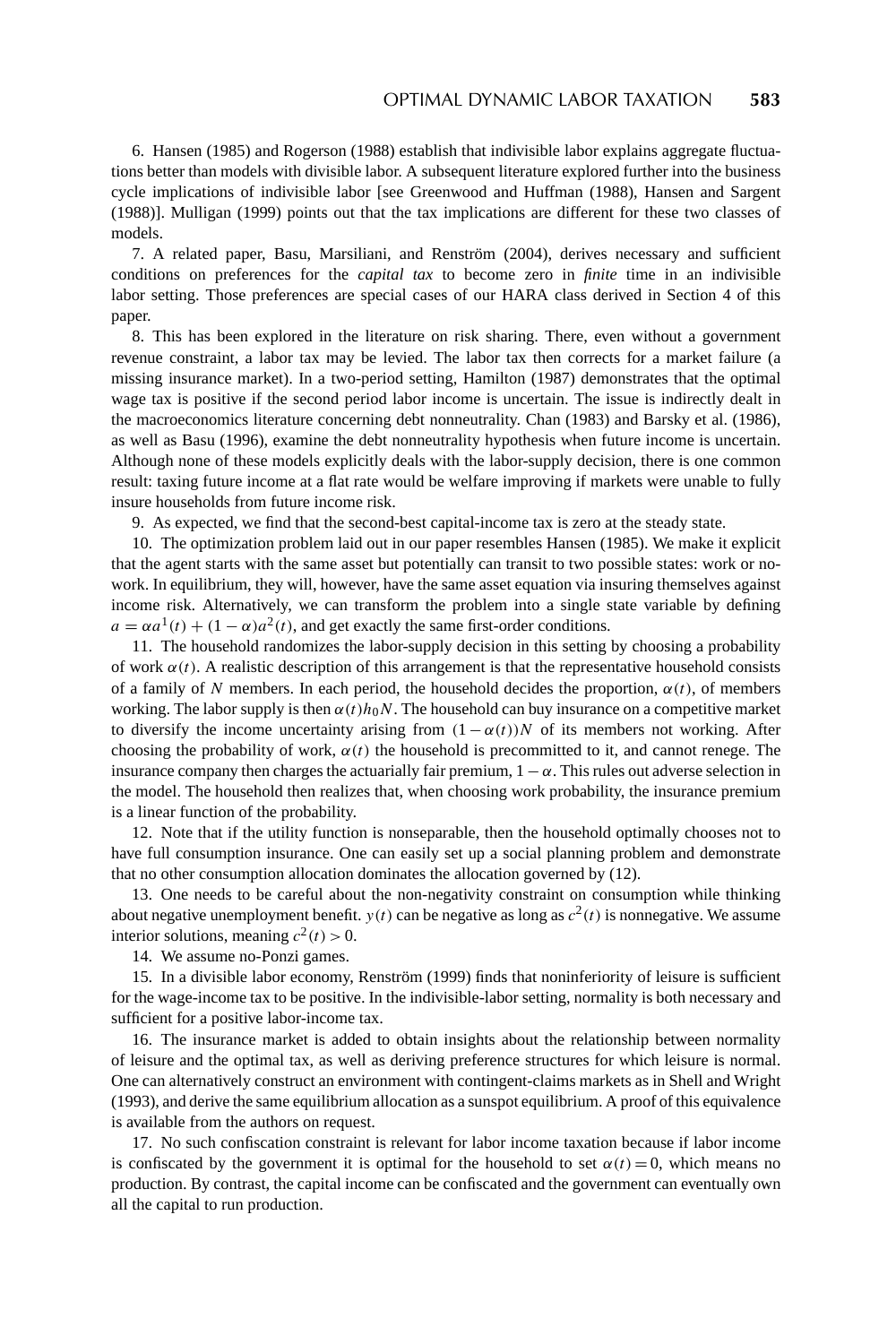18. It is straightforward to verify that for given *k* and  $q, \alpha'(\tau^L) < 0$  and hence  $\alpha(\cdot)$  can be inverted with respect to  $\tau^L$ .

19. To see this clearly note that the proof of Proposition 3 rests on the fact that  $\Omega'(q) = -y/qh_0$ , which holds when *y* is nonzero.

20. Note that  $\pi = 0$  cannot be nested under this case, which means additively separable utility function does not belong to our derived class of preferences.

21. In general, savings alone would not equalize marginal utilities across states. To see this clearly, note that in the absence of an insurance market, there is no equation (8), and hence (9) will not hold generally. Thus, savings alone cannot equalize marginal utilities across states. If the insurance market is dropped, the model reduces to an incomplete market scenario where the intertemporal marginal rates of substitution in consumption (which is governed by the two co-state variables  $q_1$  and  $q_2$  in our model) will not be equalized across states because of the emergence of uninsurable income risk. This uninsurable risk arises because a fraction of the households do not work.

22. To see this, insert (30) into (A.5) and use (16) to obtain  $\frac{\partial \alpha(t)}{\partial q(t)} = -(1 - \pi) f_2/f_2^2 q(t)$  $h_0$ .

23. When  $\pi = 1$ , it turns out that the nonconfiscation constraint is binding for a period  $t \in [0, T^*$ , and capital income is taxed at 100%. From  $T^*$  and onward, capital is untaxed, and the economy is at its steady state level. *T*<sup>\*</sup> is a function of the present value of the stream of  $g_t$ ,  $t \in [0, \infty)$  discounted at the rate *θ*.

24. One suspects that in general the optimal labor tax is lower in an indivisible labor economy because of a higher labor supply elasticity. In order to make such a quantitative comparison, we need to solve the differential equations in  $\lambda$ , *q* and  $\mu$  in both economies. Although differential equations look the same for both economies, the solution will be different. The reason is that the initial values of these co-state variables are different for these two economies (except the special case when *η* is infinite), and also the time from which the nonconfiscation constraint does not bind also will differ. The details of these derivations are available from the authors on request.

25. The details of the derivation of the zero debt case are available from the authors on request.

#### **REFERENCES**

- Ayagiri, R., A. Marcet, T.J. Sargent and J. Seppalä (2002) Optimal taxation without state contingent debt. *Journal of Political Economy* 110, 1220–1254.
- Atkeson A., V.V. Chari and P.J. Kehoe (1999) Taxing capital income: A bad idea. *Quarterly Review, Federal Reserve Bank of Minneapolis* 23, 3–17.
- Barsky, R.B., N.G. Mankiw and S.P. Zeldes (1986) Ricardian consumers with Keynesian propensities. *American Economic Review* 76, 676–691.
- Basu, P. (1996) Proportional income tax and the Ricardian equivalence in a nonexpected utility maximizing model. *Southern Economic Journal* 63, 233–243.
- Basu, P., L. Marsiliani and T.I. Renström (2004) Optimal dynamic taxation with indivisible labour. *The Manchester School* 72, 34–54.
- Chamley, C. (1985) Efficient taxation in a stylized model of intertemporal general equilibrium. *International Economic Review* 26, 451–468.
- Chamley, C. (1986) Optimal taxation of capital income in general equilibrium with infinite lives. *Econometrica* 54, 607–622.
- Chan, L.K.C. (1983) Uncertainty and the neutrality of government financing policy. *Journal of Monetary Economics* 11, 351–372.
- Greenwood, J. and G.W. Huffman (1988) On modelling the natural rate of unemployment with indivisible labour. *Canadian Journal of Economics* 21, 587–609.
- Hamilton, J.H. (1987) Optimal wage and income taxation with wage uncertainty. *International Economic Review* 28, 373–388.
- Hansen, G.D. (1985) Indivisible labour and the business cycle. *Journal of Monetary Economics* 16, 309–327.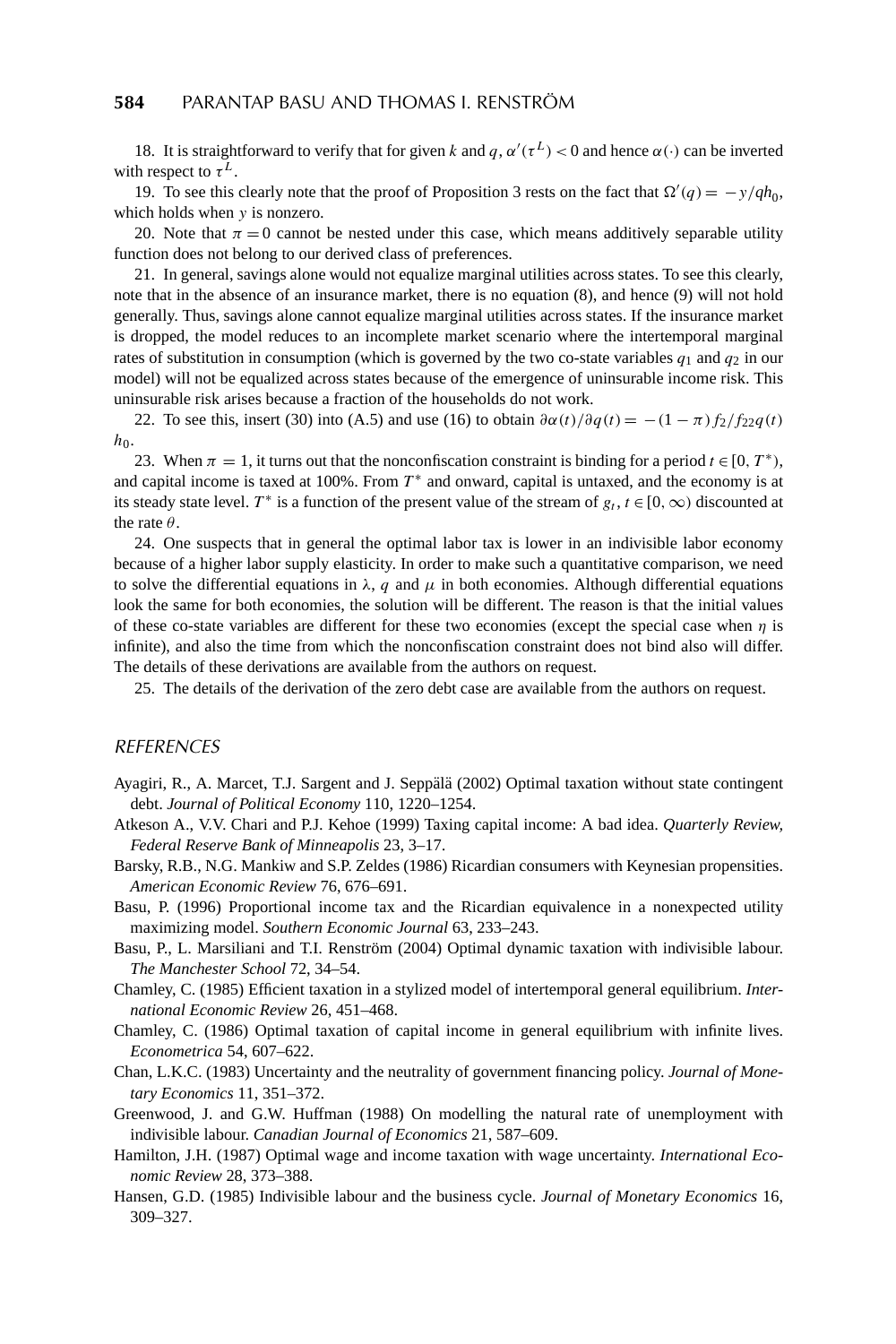- Hansen, G.D. and T.J. Sargent (1988) Straight time and overtime in equilibrium. *Journal of Monetary Economics* 21, 281–308.
- Jones, L., R. Manuelli and P. Rossi (1993) Optimal taxation in models of endogenous growth*. Journal of Political Economy* 101, 485–517.
- Jones, L., R. Manuelli and P. Rossi (1997) On the optimal taxation of capital Income. *Journal of Economic Theory* 73, 93–117.
- Judd, K.L. (1985) Redistributive taxation in a simple perfect foresight model. *Journal of Public Economics* 28, 59–83.
- Lucas, R.E.J. and N.L. Stokey (1983) Optimal fiscal and monetary policy in an economy without capital. *Journal of Monetary Economics* 12(1), 55–83.
- Mulligan, C.B. (1999) Microfoundations and Macro Implications of Indivisible Labour. NBER working paper 7116.
- Reinhorn, L.J. (2003) Dynamic Optimal Taxation with Human Capital. Mimeo, University of Durham.
- Renström, T.I. (1999) Optimal dynamic taxation. In S.B. Dahiya (ed.), The Current State of Economic *Science*, Vol. 4, pp. 1717–1734. Spellbound Publications, Rohtak, India.
- Rogerson, R. (1988) Indivisible labour, lotteries and equilibrium. *Journal of Monetary Economics* 21, 3–16.
- Shell, K. and R. Wright (1993) Indivisibilities, lotteries, and sunspot equilibria. *Economic Theory* 3, 1–17.

## APPENDIX A

**Proof of Proposition 1.** First note that leisure in an indivisible labor economy is normal  $\int_{\frac{\partial a(t)}{\partial a_0}}$  < 0, which means the household chooses a lower probability of work when its wealth is higher. Next observe that

$$
\frac{\partial \alpha(t)}{\partial a_0} = \frac{\partial \alpha(t)}{\partial q(t)} \cdot \frac{\partial q(t)}{\partial a_0}.
$$
 (A.1)

Using (10a), one obtains

$$
\frac{\partial q(t)}{\partial a_0} = \exp\left(\int_0^\infty (\theta - \rho(s)) ds\right) \cdot \frac{\partial q_0}{\partial a_0}.\tag{A.2}
$$

Next note by the application of Envelope property of the value function  $J(a_0)$  in (1) that  $J'(a_0) = q_0$ . By strict concavity of the value function (*J''*( $a_0$ ) < 0), it follows that  $\frac{\partial q_0}{\partial a_0}$  < 0. Thus from (A.2), it follows that  $\frac{\partial q(t)}{\partial q_0} < 0$ . From (A.1), it means that

$$
\operatorname{sign}\left(\frac{\partial \alpha(t)}{\partial a_0}\right) = -\operatorname{sign}\left(\frac{\partial \alpha(t)}{\partial q(t)}\right). \tag{A.3}
$$

Using (12) and (16), define the following implicit function (time indices suppressed)

$$
G(q, \alpha) = U(c^1(q), 1 - h_0) - U(c^2(q), 1) + q \cdot \lfloor (1 - \tau^L) \cdot f_2(k, \alpha h_0) h_0 + c^2(q) - c^1(q) \rfloor.
$$
\n(A.4)

Using the implicit function theorem and (9) one obtains

$$
\frac{\partial \alpha(t)}{\partial q(t)} = -\frac{G_q}{G_\alpha} = -\frac{y(t)}{q(t)(1 - \tau^L(t))f_{22} \cdot h_0^2}.
$$
 (A.5)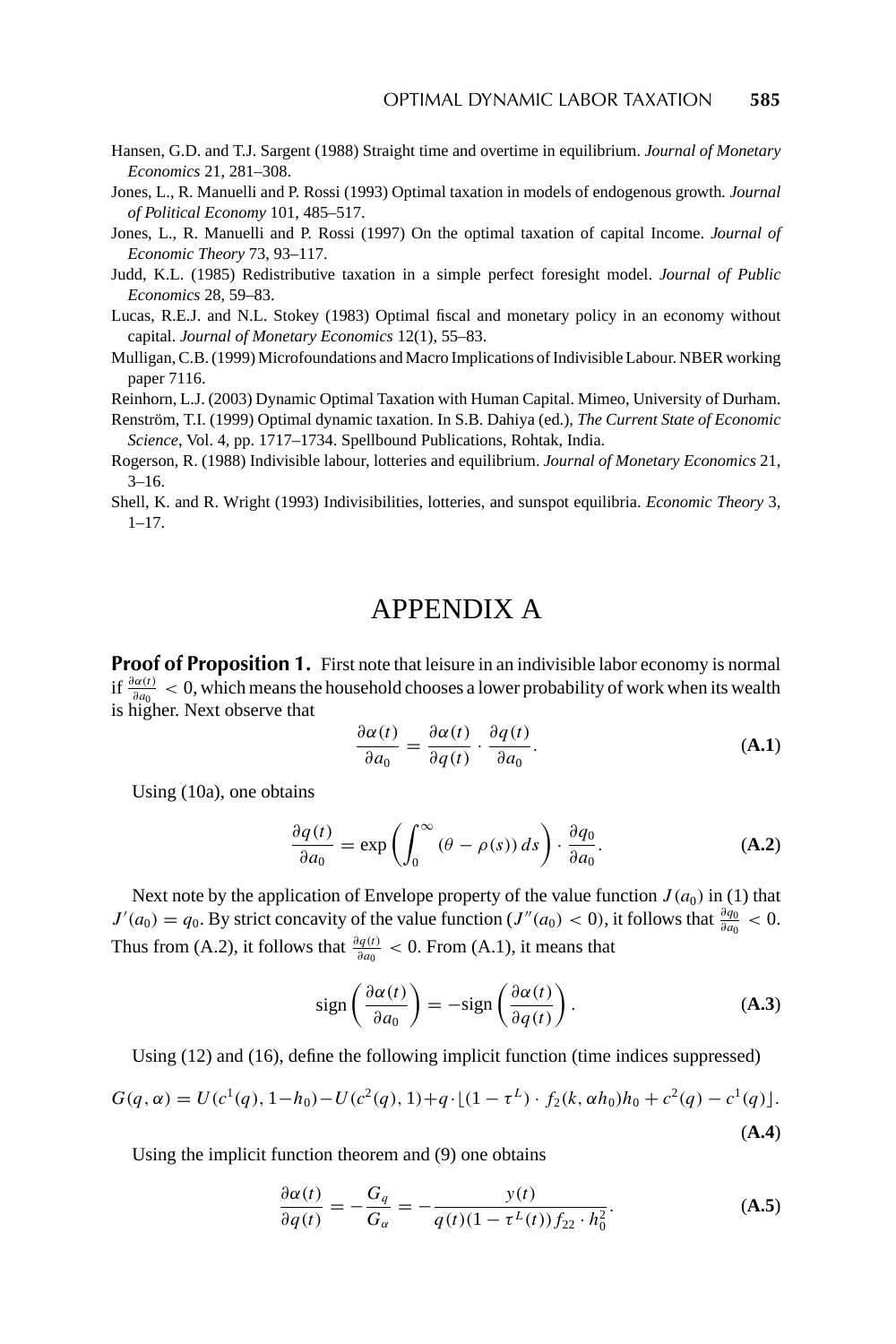From (A.3) and (A.5), it follows that  $\frac{\partial \alpha(t)}{\partial a_0}$  is negative, zero, or positive if and only  $y(t)$ is positive, negative, or zero.

## APPENDIX B

**Proof of Proposition 2.** Plugging (12) into (23) and using (11), one obtains

$$
f_2 - \omega = \frac{(q - \lambda)y}{(\lambda - \mu)h_0}.
$$
 (B.1)

Premultiply (24) by *q* and exploiting the fact that  $\Omega'(q) = [c^1 - c^2 - \omega h_0]/qh_0$ , one obtains

$$
q\dot{\psi} = q\rho\psi + (\lambda - q) \left[ \alpha c_q^1 q + (1 - \alpha) c_q^2 q \right] + \mu \alpha [\omega h_0 - c^1 + c^2].
$$
 (B.2)

Next note that

$$
\frac{d}{dt}(\psi q) = \dot{\psi}q + \psi \dot{q} = \dot{\psi}q + \psi(\theta - \rho)q.
$$
 (B.3)

Plugging (B.3) into (B.2) gives

$$
\frac{d}{dt}(\psi q) = \theta \psi q + (\lambda - q) \left[ \alpha c_q^1 q + (1 - \alpha) c_q^2 q \right] + \mu \alpha \left[ \omega h_0 - c^1 + c^2 \right].
$$
 (B.4)

Next note that

$$
\frac{d}{dt}(\mu a) = \dot{\mu}a + \mu \dot{a}.
$$
 (B.5)

Plugging (27) into (B.5)

$$
\frac{d}{dt}(\mu a) = \mu(\theta - \rho)a + \mu \dot{a}.
$$
 (B.6)

Using (2), (3), and (10a), the household's budget constraint can be rewritten as

$$
\dot{a} = \rho a + \alpha \omega h_0 - \alpha c^1 - (1 - \alpha) c^2, \tag{B.7}
$$

which after plugging into (B.6) gives

$$
\frac{d}{dt}(\mu a) = \theta \mu a + \mu[\alpha \omega h_0 - \alpha c^1 - (1 - \alpha)c^2].
$$
\n(B.8)

Next noting that  $a = b + k$ , rewrite (25) as

$$
v = \psi q - \mu a. \tag{B.9}
$$

Taking the time derivative of (B.9), one obtains

$$
\dot{\nu} = \frac{d}{dt}(\psi q) - \frac{d}{dt}(\mu a). \tag{B.10}
$$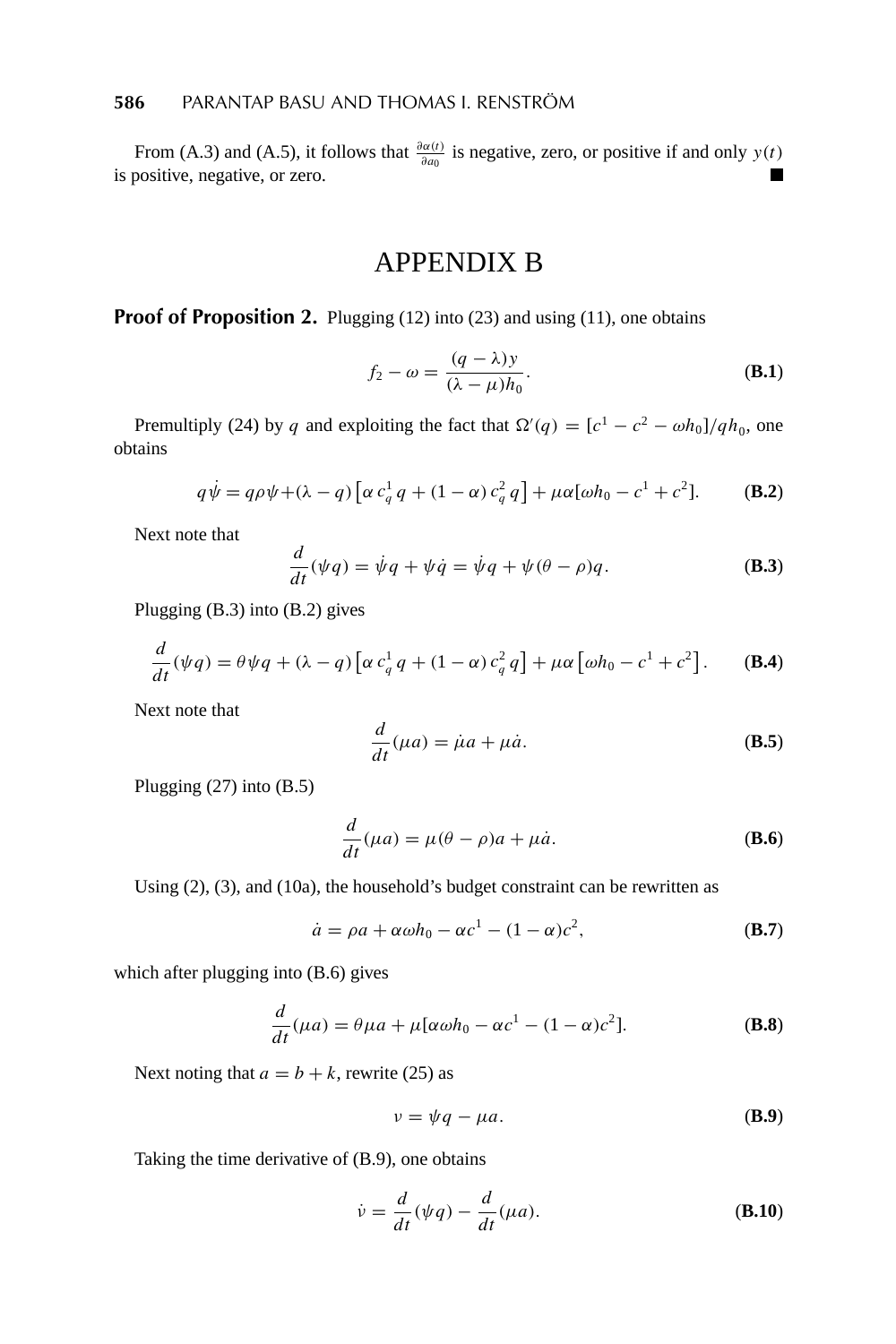Using  $(B.4)$  and  $(B.8)$  in  $(B.10)$  one obtains

$$
\dot{\nu} = \theta \nu + (\lambda - q) \left[ \alpha c_q^1 q + (1 - \alpha) c_q^2 q \right] + \mu c^2.
$$
 (B.11)

Chamley (1986) shows that the confiscation constraint, (20) cannot be binding forever. In our case, if it is binding forever, consumption falls to zero in both states. Suppose that it ceases to bind at date  $t_1$ . Because  $\nu$  is the multiplier associated with the confiscation constraint, (20), this implies that

$$
v(t) = \dot{v}(t) = 0,\tag{B.12}
$$

for  $t > t_1$ . Plugging (B.12) into (B.11) and simplifying terms, we get

$$
\frac{q-\lambda}{\mu} = \frac{c^2}{\left[\alpha c_q^1 q + (1-\alpha)c_q^2 q\right]},
$$
\n(B.13)

for  $t \geq t_1$ .

Plugging (B.13) into (B.1), one obtains

$$
\frac{\lambda - \mu}{-\mu} (f_2 - \omega) = \frac{-c^2 y}{\left[\alpha c_q^1 q + (1 - \alpha) c_q^2 q\right] h_0}.
$$
\n(B.14)

Because  $\lambda > 0$  and  $\mu < 0$  and  $c_q^1 < 0$ , and  $c_q^2 < 0$  (by concavity of *u*), it follows that the sign of  $(f_2 - \omega)$  is the same as the sign of y. Hence, the labor income tax is positive (negative) when  $y > (<) 0$ .

## APPENDIX C

*Derivation of equation (*36*)*: Inverting (38) gives

$$
u_{cc}^s / u_c^s = -1/[A + (1 - \pi)c^s],
$$
 (C.1)

for  $s = \{1, 2\}$ . Or equivalently

$$
\frac{d \ln (u_c^s)}{d c^s} = -\frac{1}{1 - \pi} \frac{d \ln (A + (1 - \pi) c^s)}{d c^s}.
$$
 (C.2)

Integrating both sides with respect to  $c^s$  gives

$$
\ln(u_c^s) = M^s - \frac{1}{1 - \pi} \ln(A + (1 - \pi) c^s),
$$
 (C.3)

where *M<sup>s</sup>* is any constant, possibly dependent on *s*.

Taking exponents of both sides gives

$$
u_c^s = B^s (A + (1 - \pi) c^s)^{-1/(1 - \pi)}, \tag{C.4}
$$

where  $B^s = \exp(M^s)$ , and consequently is positive.